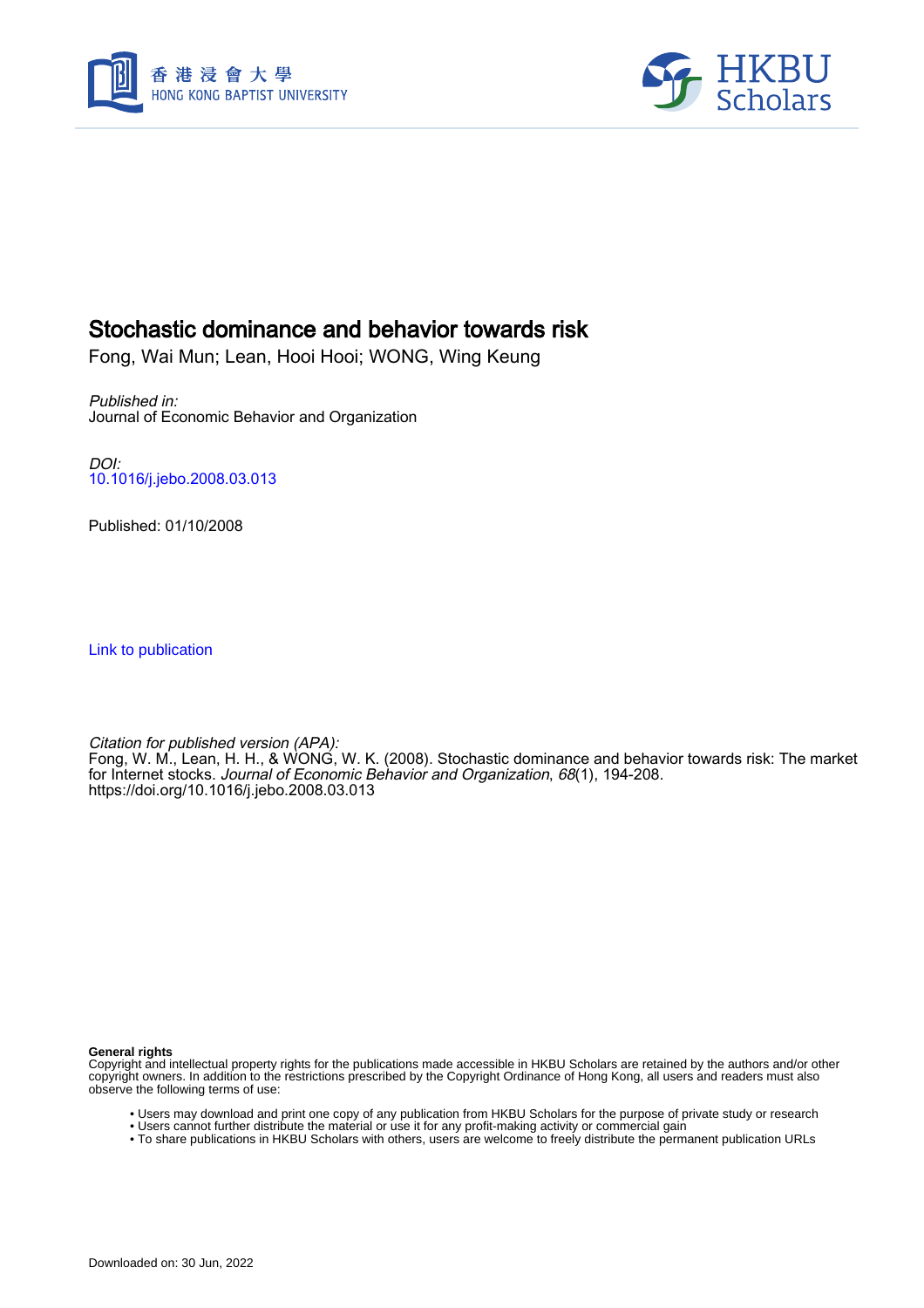# **Stochastic Dominance and Behavior towards Risk: The Market for Internet Stocks**

Wai Mun Fong<sup>1</sup>

Hooi Hooi Lean<sup>2</sup>

Wing Keung Wong<sup>3</sup>

This version: May 2006

1 Wai Mun Fong (corresponding author): Associate Professor, Department of Finance, NUS Business School, National University of Singapore, Singapore 117592. Email: bizfwm@nus.edu.sg

2 Hooi Hooi Lean: Ph.D student, Department of Economics, National University of Singapore, Singapore 117592

3.Wing Keung Wong, Professor, Department of Economics, Hong Kong Baptist University, Kowloon Tong, Hong Kong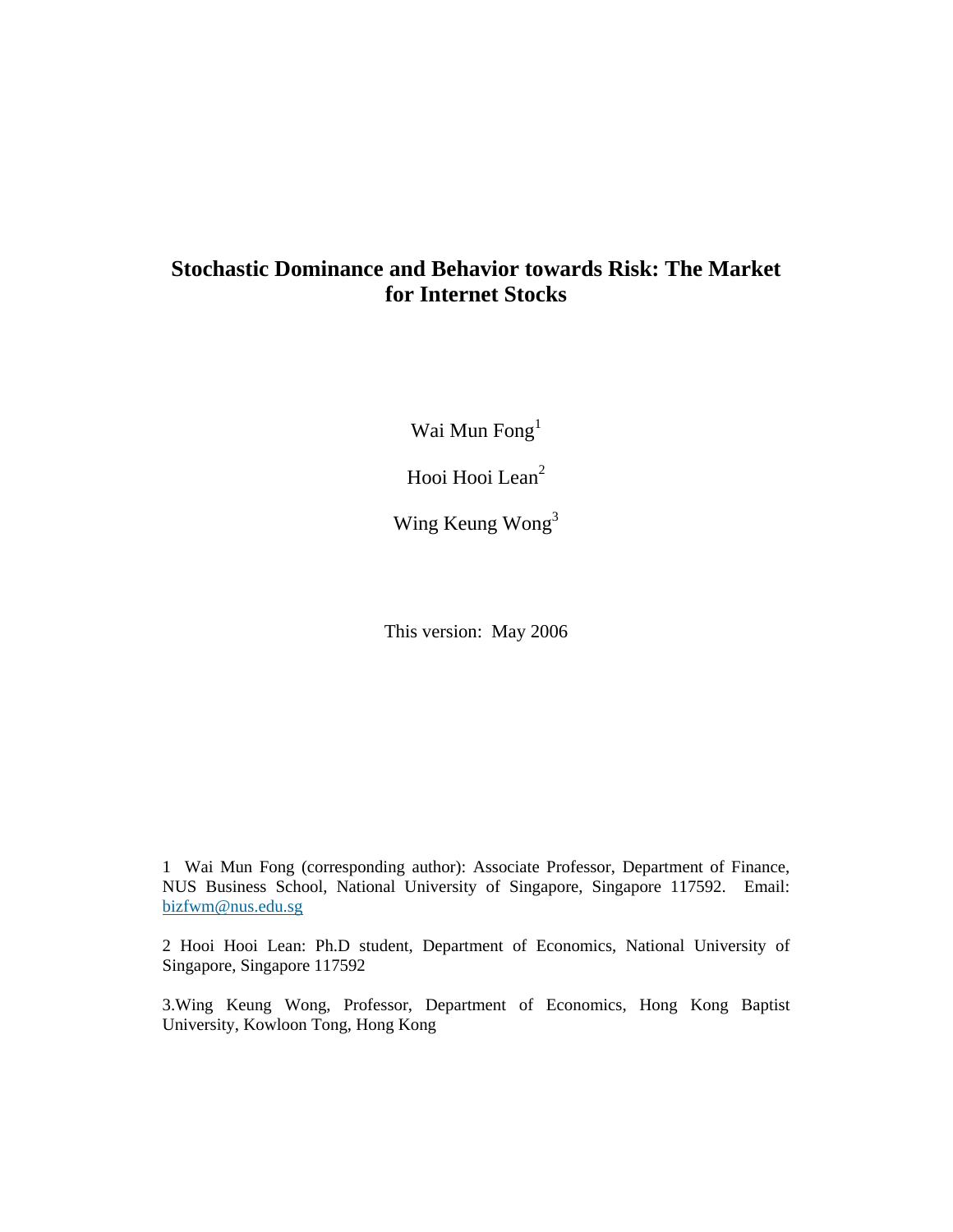## **Abstract**

Internet stocks registered large gains in the late 1990s, followed by large losses from early 2000. Using stochastic dominance theory, we infer how investor risk preferences have changed over this cycle, and relate our findings to utility theory and behavioral finance. Our major findings are as follows. First, risk averters and risk seekers show a distinct difference in preference for internet versus "old economy" stocks. This difference is most evident during the bull market period (1998-2000) where internet stocks stochastically dominate old economy stocks for risk seekers but not risk averters. In the bear market, risk averters show an increased preference for old economy stocks, while risk seekers show a reduced preference for Internet stocks. These results are inconsistent with prospect theory and indicate that investors exhibit reverse Sshaped utility functions.

Key words: Stochastic dominance, prospect theory, utility functions, gambles.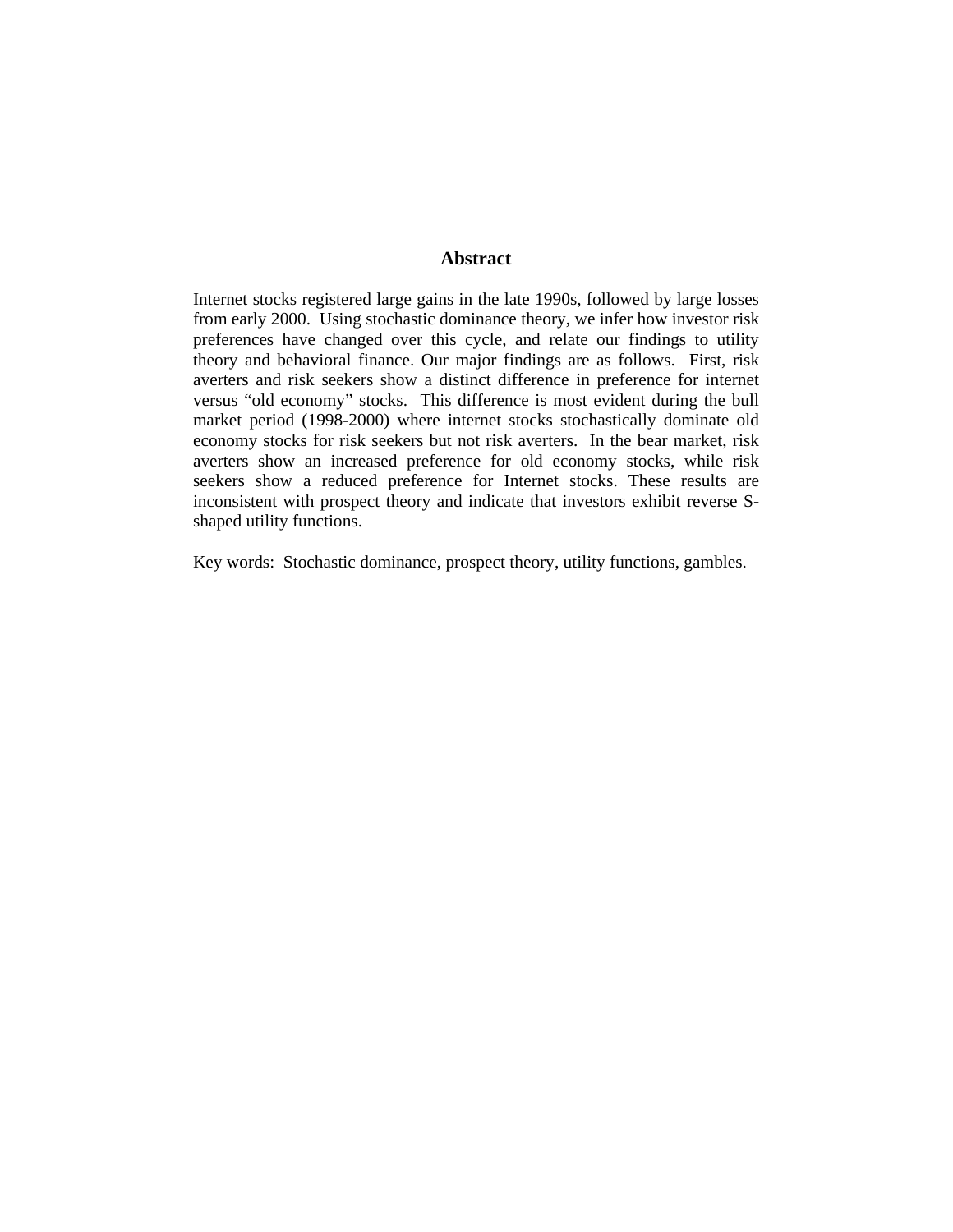#### **1. Introduction**

This paper uses stochastic dominance theory (Hadar and Russell 1969 and Hanoch and Levy 1969) to identify dominant types of risk preferences over the Internet bull and bear market of the late 1990s. We argue that Internet stocks provide lottery-like payoffs which appeal to risk seekers or gamblers (Friedman and Savage 1948, Markowitz 1952, Hartley and Farrell 2002). We also use the implied risk preferences to test two competing theories of choice under risk. The first is the prospect theory of Kahnemann and Tversky (1979), which has been applied recently to behavioral finance e.g. Barberis, Huang and Santos (2001). The second theory, which stems from the experimental work of Thaler and Johnson (1990), indicates that contrary to prospect theory, investors may be risk seeking over gains and risk averse over losses i.e., investors have reverse S-shaped utility functions. The Internet episode provides an ideal setting for such a test since the bull and bear market define regimes of gains and losses of a substantial magnitude. Furthermore, these market regimes reveal strong preferences by investors for Internet and non-Internet stocks respectively.

Stochastic dominance theory is appealing because of its non-parametric orientation. Stochastic dominance criteria require minimal assumptions about returns distribution and preferences. For example, returns can display time series dependence and conform to any distribution. The underlying utility functions can be standard linear utility functions satisfying von-Neumann-Morgenstern axioms or as Fishburn (1989) shows, they can include a variety of nonlinear utility functions based on substantially weaker axioms. Machina (1982) and Starmer (2002) show that stochastic dominance criteria are also meaningful for a range of non-expected utility theories of choice under uncertainty.

1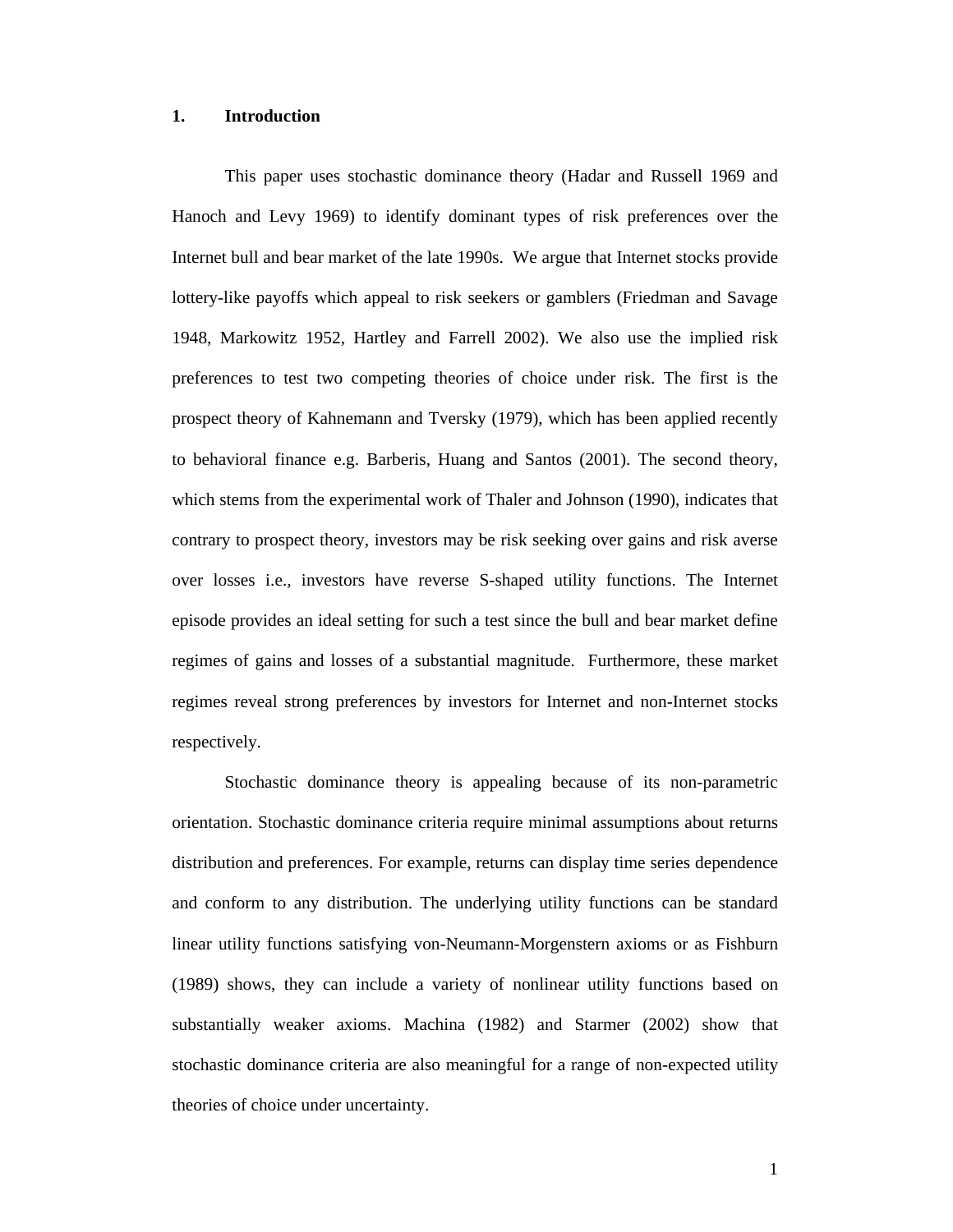We apply a recent test of stochastic dominance developed by Davidson and Duclous (2000), hereafter, DD. The DD test allows for mutually dependent observations and has simple asymptotic properties. Like most traditional stochastic dominance test, however, the DD test takes the viewpoint of risk averters. We show that it is straightforward to adapt the test for risk seekers since orderings for convex utility functions are simply the dual of orderings for concave utility functions (Li and Wong 1999). Incorporating this result leads to a complete test framework that can be used to infer risk averse and risk seeking behavior. We apply this framework to test for the dominant type of risk preferences associated with different types of stocks during the Internet bubble and post-bubble period.

 The rest of this paper is organized as follows. Section 2 revisits the Internet stock market episode of the late 1990's. Section 3 reviews theories of decision making under risk that incorporates risk aversion as well as risk seeking. Section 4 describes the dataset and presents descriptive statistics for our stock returns series. The theory of stochastic dominance for risk averters and risk seekers is discussed in Section 5. Section 6 introduces the Davidson-Duclos (2000) test for stochastic dominance, and discusses test implementation issues. Section 7 reports the results of the DD test for the bull and bear market and what these results imply for prospect theory and the Thaler-Johnson hypothesis. In Section 8, we interpret our results by drawing on the utility analysis of gambling (Hartley and Farrell 2002) and related results from behavioral finance. Section 9 concludes.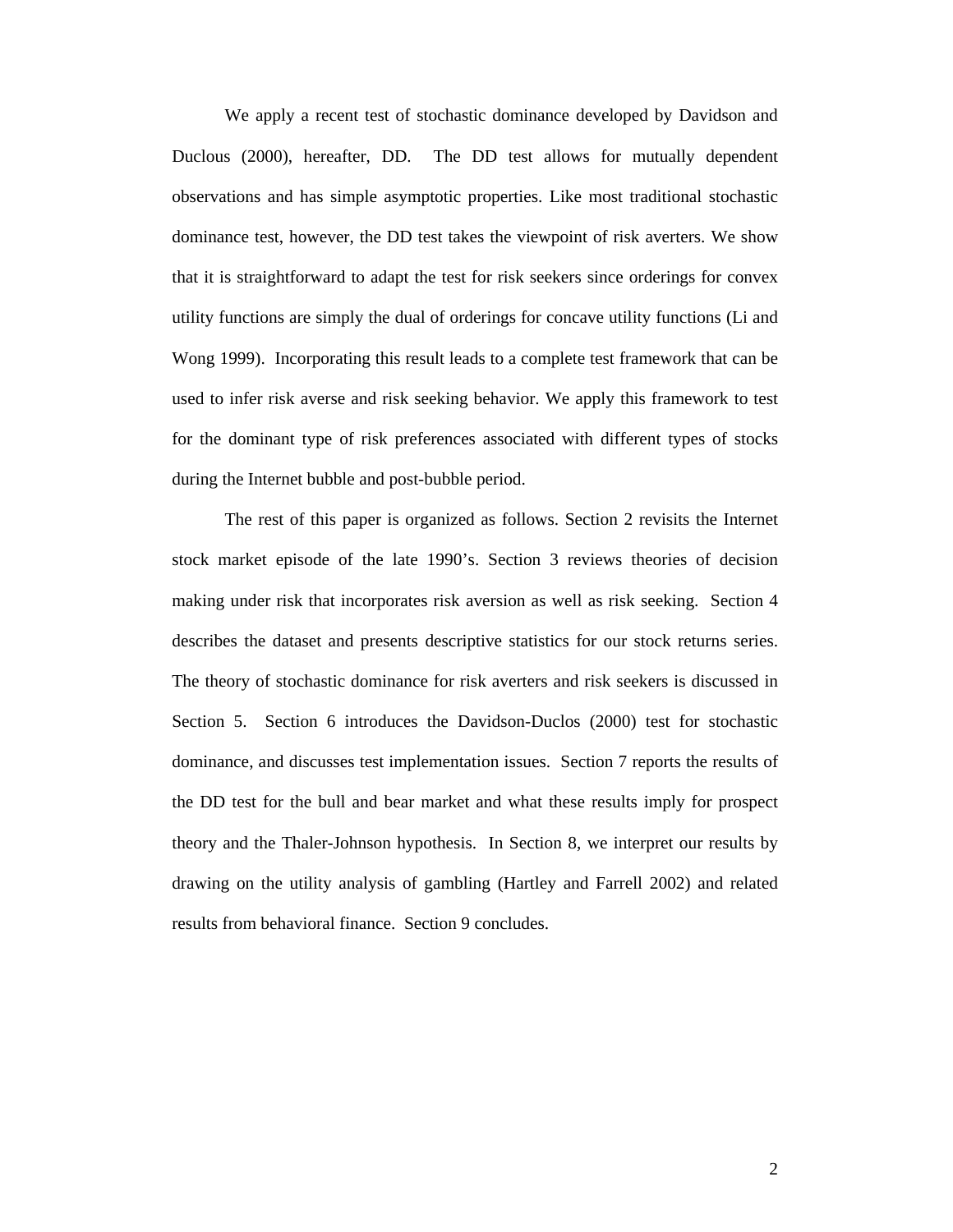## **2. The Internet Stock Episode**

From 1998 to early March 2000, prices of Internet stocks rose six-fold, outperforming the S&P 500 by a whopping  $482\%$ <sup>1</sup>. Technology stocks in general showed a similar trend, as evident from NASDAQ 100 Index which quadrupled over the same period, and outperformed the S&P 500 index by 268%. Following the peak of the bull market, prices of Internet stocks fell by more than 80% through the end of December 2003. This spectacular rise and fall of Internet stocks has spurred research into the causes of the Internet stock "bubble".

Ofek and Richardson (2003) provide circumstantial evidence that Internet stocks attract mostly retail investors who are more prone to be overconfident about their ability to predict future stock prices than institutional investors. They add that this investor clientele, along with short sale constraints and lockup agreements forced pessimistic investors out of the market, leaving only investors with most optimistic beliefs. Baker and Stein (2004) develop a model of market sentiment with irrationally overconfident investors and short sale constraints, and show that the model's predictions are consistent with the high trading volume and liquidity of Internet stocks during the boom period. Cochrane (2002) finds similar correlations between stock prices and turnover during the Internet bubble period and the 1929 stock market boom and crash. Hong, Scheinkman and Xiong (2005) explain that the bubble was caused by a combination of factors such as investor overconfidence, short sale constraints and limited asset float. These papers all point to investor irrationality as the most probable cause of the Internet boom and crash.

 $\overline{a}$ 

<sup>&</sup>lt;sup>1</sup> We use the Amex Inter@active Index (more commonly known as the @Net Index) as our proxy for stocks in the internet sector. The @Net index is a popular benchmark for internet-related firms. We also use the Nasdaq 100 Index as a broader proxy for "new economy" or technology-related firms. Our main proxy for "old economy" stocks is the S&P 500.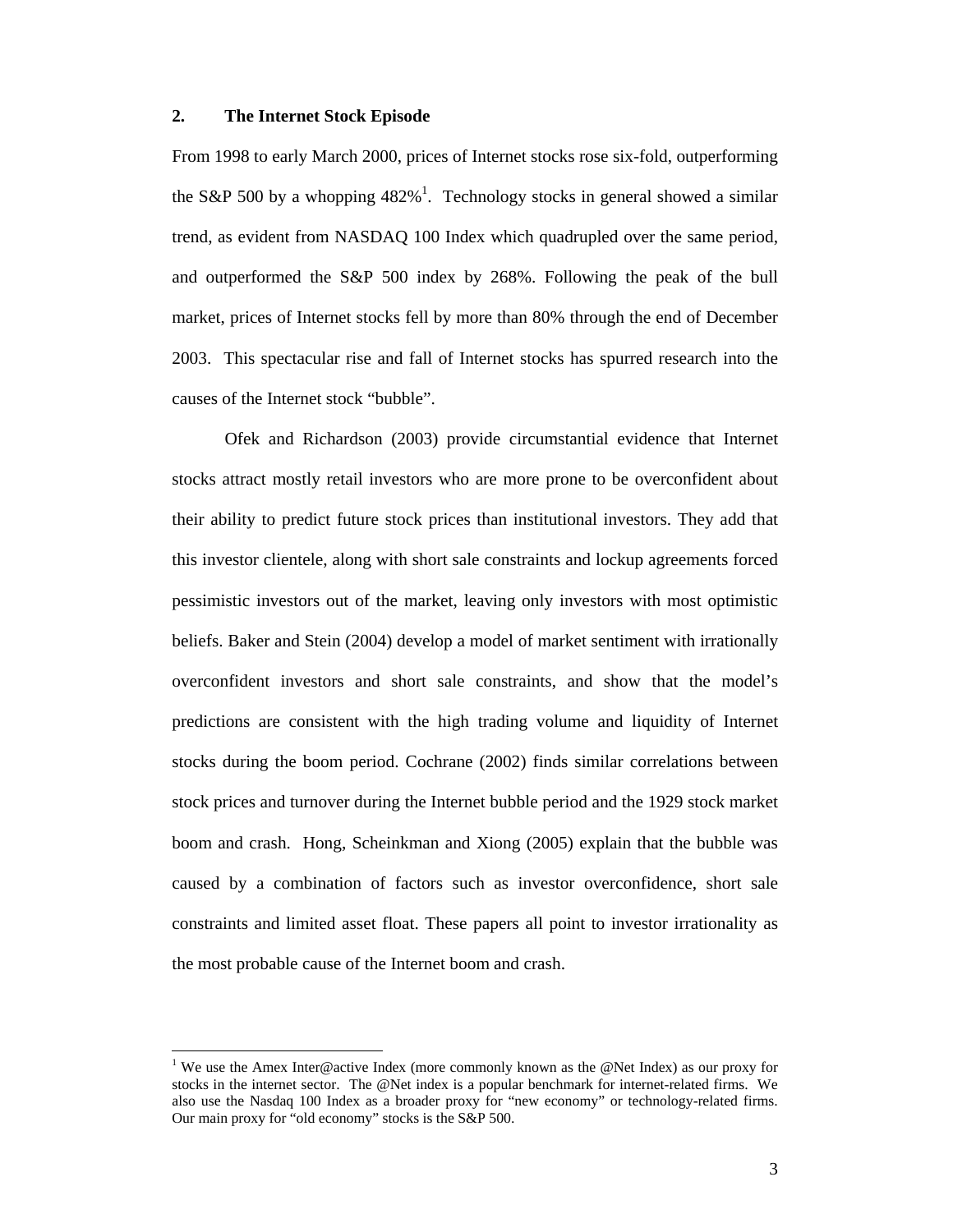Whether or not the bubble is due to investor irrationality is hard to resolve given our imperfect knowledge of correct asset pricing benchmarks. These models also assume that investors are globally risk averse, and that risk aversion is timeinvariant. The first assumption is inconsistent with the possibility that people may be both risk averse and risk seeking as Friedman and Savage (1948) pointed out long ago. The second assumption is inconsistent with evidence that people's risk aversion changes with prior experience (Thaler and Johnson 1990) and is conditional on contemporaneous market states (Shive and Shumway 2004). The ability of standard asset pricing models to explain market "anomalies" are constrained by both assumptions.

#### **3. Theories of Risk Preferences**

As mentioned, expected utility is the predominant approach used in asset pricing and within this framework, global risk aversion is the standard assumption. However, expected utility theory is primarily normative, and has been criticized for not describing how investors actually behave. Several alternative theories have been proposed to provide more realistic descriptions of individual risk preferences. Seminal contributions are Friedman and Savage (1948), Markowitz (1952), Kahnemann and Tversky (1979).

Friedman and Savage (1948) make the important point that people might be both risk averse as well as risk loving. In particular, people who buy insurance might also buy lottery tickets, which are unfair games. They propose an utility function with concave and convex segments to account for insurance and lottery purchase. The Friedman-Savage utility function is defined over absolute wealth and comprises two concave segments separating a convex segment in the middle-wealth region.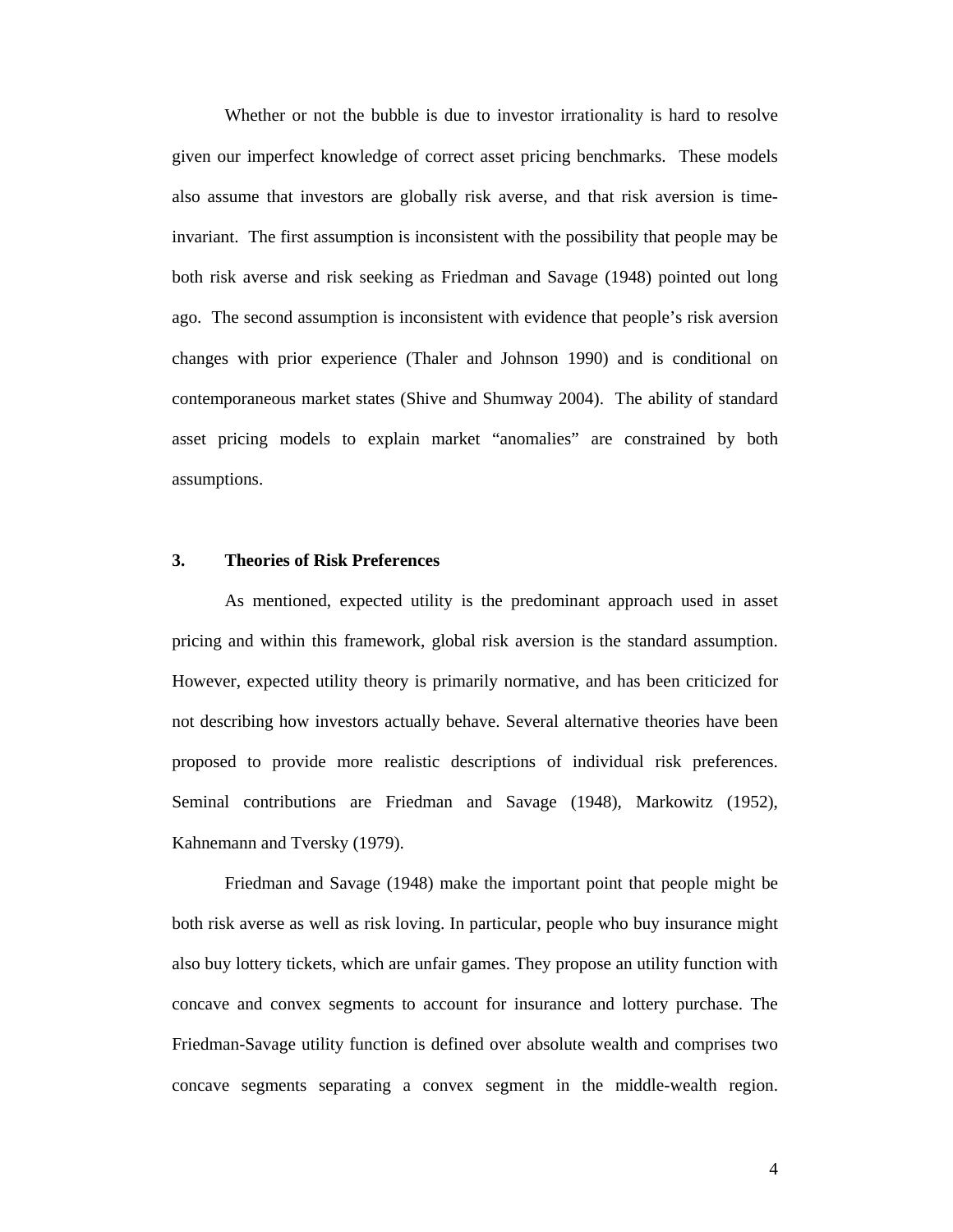Although innovative, this utility function implies counterfactually that only middlewealth people buy lotteries. Markowitz (1952) extends Friedman and Savage's analysis to accommodate insurance and lottery purchase by all individuals, rich and poor. He proposed that the utility function be centered around "customary wealth", which is usually interpreted as current wealth, denoted here as  $W_0$ . This utility function is assumed to be convex, then concave in the region  $W - W_0 > 0$ , implying that the individual is initially willing to gamble in the hope of improving his current wealth, and then become risk averse as higher levels of wealth are attained. Conversely, the utility function is assumed to be concave, then convex in the region  $W - W_0 < 0$  so that he is risk averse over small losses but is willing to gamble over large losses, perhaps in a bid to recover from large cumulative losses. Figure 1 depicts the Markowitz utility function. It is interesting to note that the utility function has a reverse S-shaped in the neighborhood of  $W_0$ , but is overall S-shaped in each of the two domains.

#### [Figure 1 about here]

Markowtiz's work forms the basis of prospect theory (Kahneman and Tverky 1979). In prospect theory, the emphasis is on wealth changes rather than levels of wealth. Based on a series of lottery experiments, Kahneman and Tversky show that people are risk averse in the domain of gains and risk seeking in the domain of losses. In other words, the utility function is S-shaped around the reference point separating gains from losses. Unlike Markowitz, the reference point in prospect theory is context specific, and need not necessarily be current wealth. For example, following the purchase of an asset, the purchase price may form a natural reference point.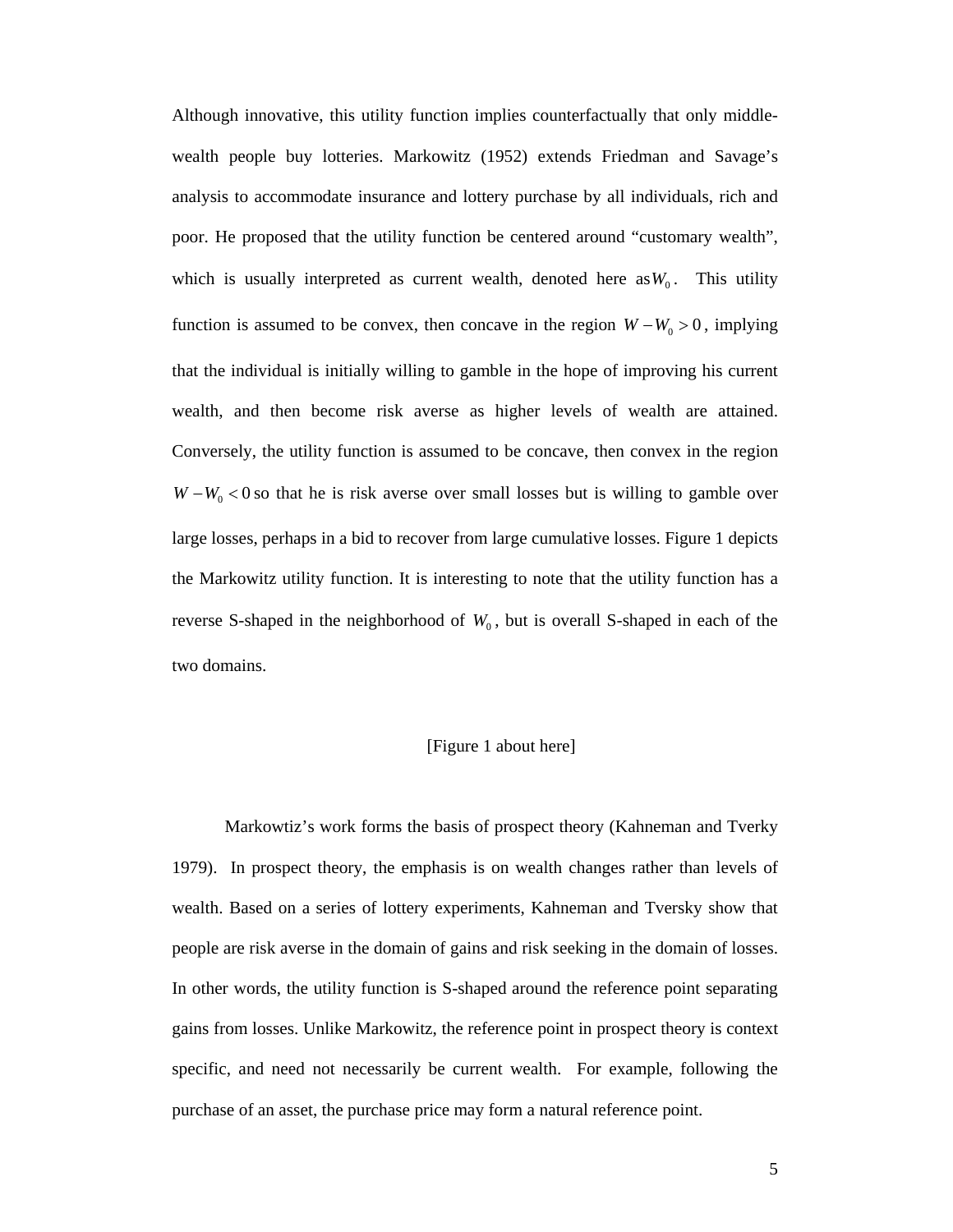The theories just described provide fundamental insights into behavior that is absent in expected utility theory, namely that people are motivated by hopes for riches as well as protection from poverty. Of the three theories that incorporate risk aversion and risk seeking, prospect theory has emerged as the most popular alternative to expected utility theory in describing how individuals make decisions under risk.

Although prospect theory has received experimental support, it should be noted that the theory was developed based on experimental evidence of one-shot gambles. Therefore, prospect theory has little to say about the dynamics of choice under risk e.g. how people make decisions after a sequence of gambles. Experimental evidence based on sequential gambles (Thaler and Johnson 1990) show that prior outcomes affect subsequent behavior in a way that may be contrary to the static version of prospect theory. In particular, subjects are more risk seeking following gains and more risk averse following losses, suggesting that in a dynamic context, a reverse S-shaped utility function may be more descriptive of actual behavior. Recent research using market data provides additional evidence that supports this view. For example, Barberis et al. (2001) find that investor risk aversion increases after loss but decreases after gains, and that these shifts in risk preferences can account for the equity risk premium. Post and Levy (2005) find that risk aversion over losses and risk seeking over gains can capture the cross section of expected stock returns, whereas Sshaped risk preferences cannot. Shive and Shumway (2004) find that contrary to the fundamental assumption of standard asset pricing models, pricing kernels (marginal utilities) are positively sloped instead of negatively sloped over regions of moderate to large market returns. A positively sloped pricing kernel is consistent with risk seeking during good states, and implies that investors are willing to purchase

6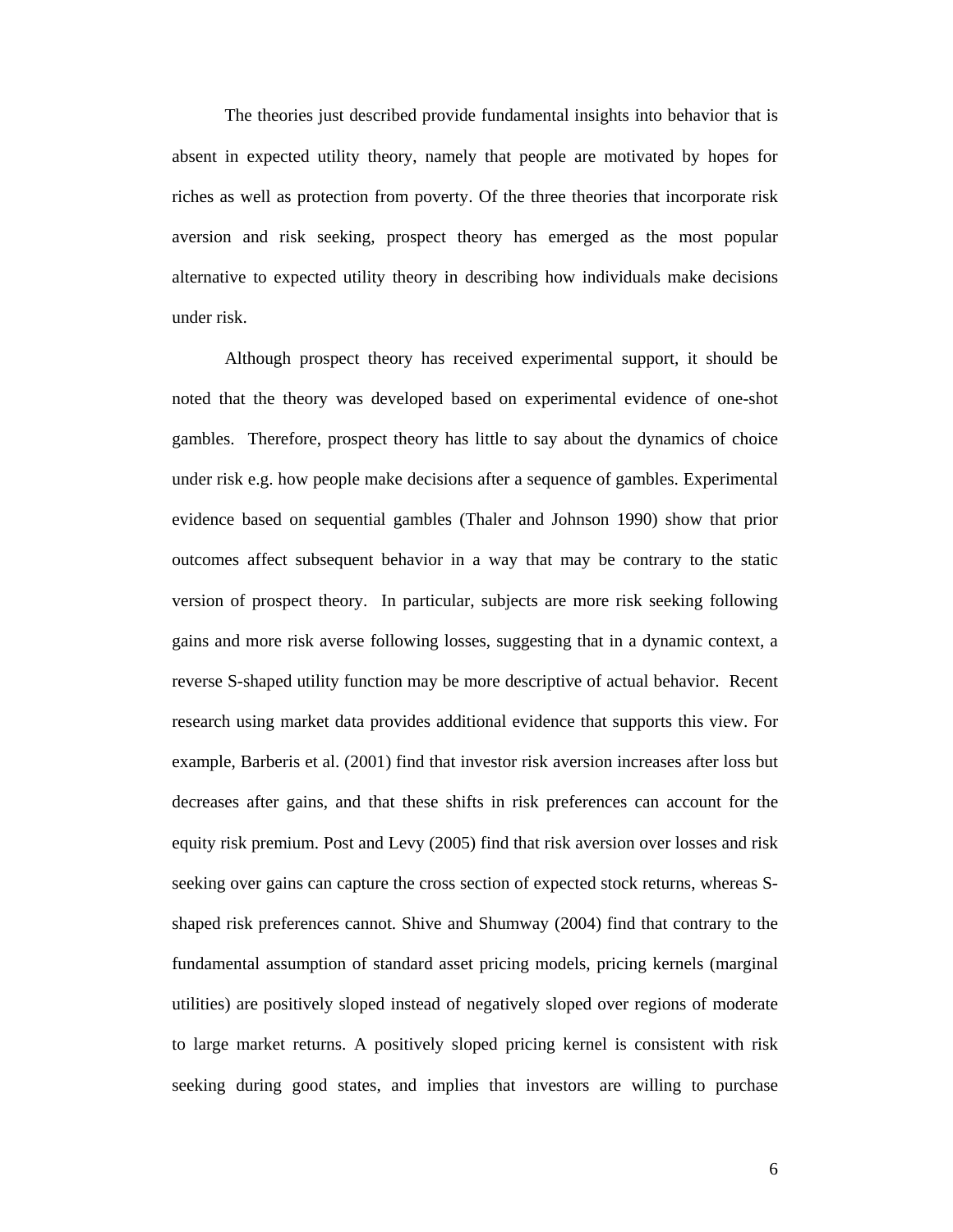securities with high variance and low expected returns. They do so because these securities offer lottery-like payoffs (see Shefrin and Statman 2000).

In this study, we take prospect theory as our null hypothesis and use Internet stock returns data to test its implications that investors were risk averse during the bull market period (domain of gains) and risk seeking during the bear market period (domain of loss). Our alternative hypothesis is that investors' utility functions are reverse S-shaped as suggested by Thaler and Johnson (1990) and Shive and Shumway (2004).

## **4. Data**

The data for this study consists of daily returns on three stock indices: the S&P 500, the Amex Inter@active Internet index and the Nasdaq 100 index. We use the S&P 500 index to represent non-technology or "old economy" firms.

Our proxies for the Internet and technology sectors are the Amex Inter@active Internet index (also known as the @Net index) index and the Nasdaq 100 index. The @Net index is a popular index benchmark for the Internet-related firms. Component firms in this index include Internet infrastructure and service providers and firms that market Internet content, software and e-commerce. Among the prominent stocks in the index are Cisco Systems, American Online, Yahoo!, Amazon.com and Ebay.

The Nasdaq 100 index comprises one hundred of the largest domestic and international technology firms on the Nasdaq stock market. Firms represented in the Nasdaq 100 include those in the computer hardware and software, telecommunications and biotechnology sectors. Like the @Net index, the Nasdaq 100 index is value-weighted.

7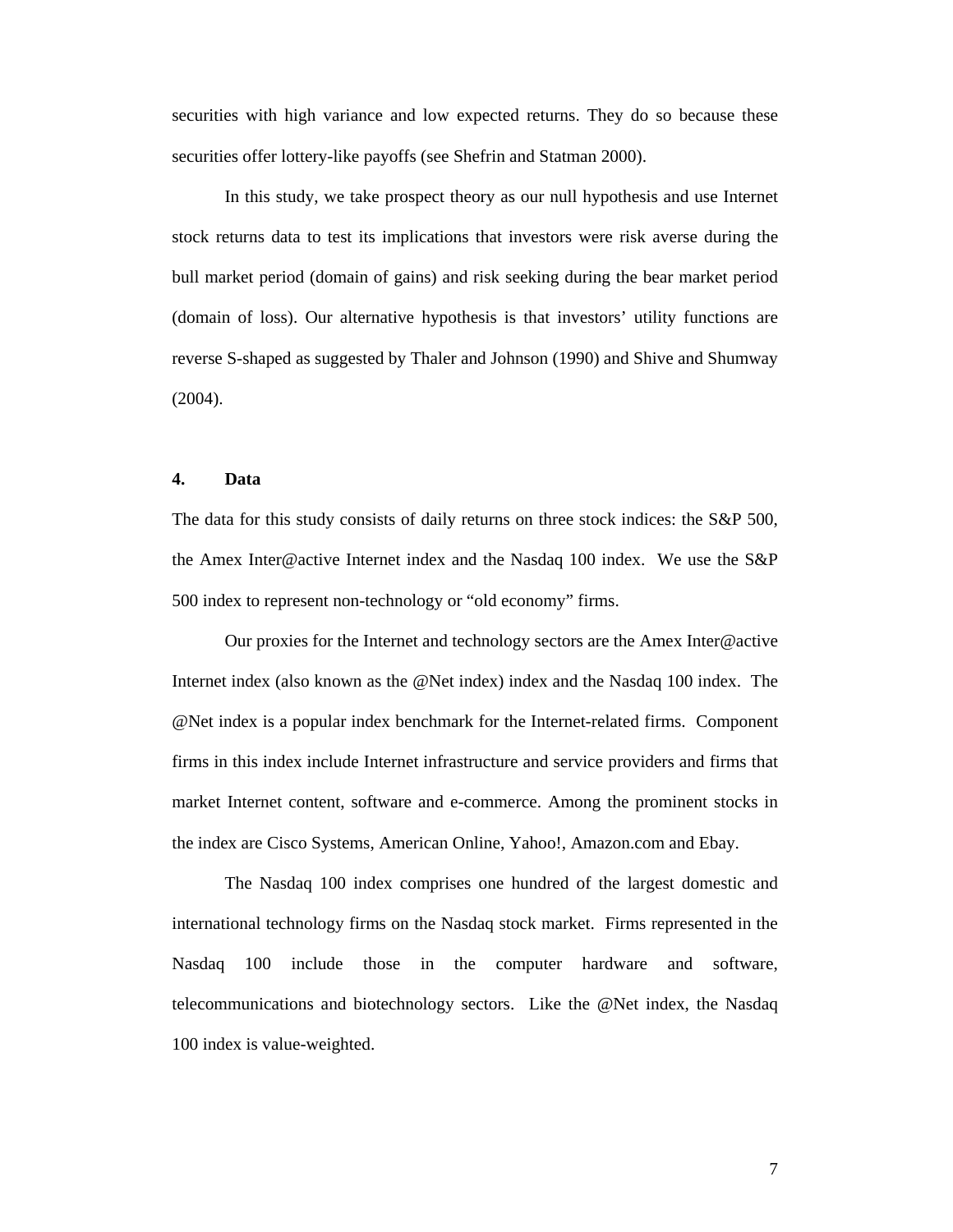Our sample period is from January 1, 1998 through December 31, 2003 and comprises 1,564 return observations. We start from January 1998 because a clear upward trend in technology stock prices emerged from around that period (Ofek and Richardson 2003). This sample period spans a period of intense IPO and secondary market activities for Internet stocks. Schultz and Zaman (2001) reported that 321 Internet firms went public between January 1999 and March 2000, accounting for 76% of all new Internet issues since the first wave of Internet IPOs began in 1996. Ofek and Richardson (2003) find that the extraordinary high valuations of internet stocks between early 1998 and February 2000 was accompanied by very high trading volume and liquidity. Schwert (2001) shows that the rise in trading volume and volatility over this period is not confined to internet stocks, but is also present in the computer, biotechnology, and telecommunications sectors. The unusually high volatility of technology stocks is only partially explained by the rise in overall market volatility.

Our interest centers on two distinct periods: the bull market period from 1998 through March 9, 2000 (the peak of the Internet bubble), and the subsequent bear market period. The number of daily return observations in these sub-periods is 570 and 994 respectively. All data for this study are from Datastream.

Figure 2 shows the cumulative daily excess returns of the two technology stock indices relative to the S&P 500 index during this bull period. The continuous out-performance of technology stocks is clearly evident.

## [Figure 2 about here]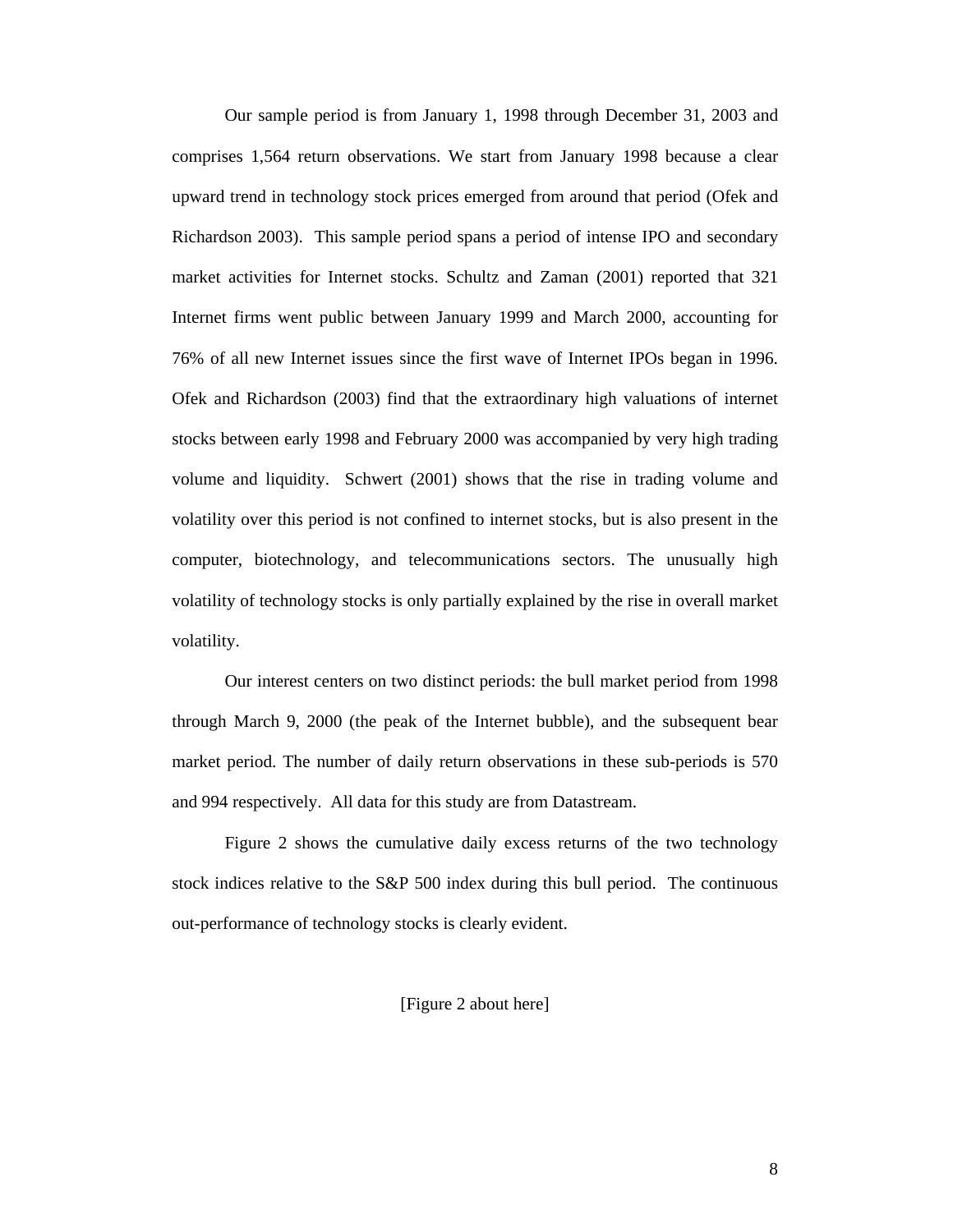The bursting of the Internet bubble on March 9, 2000 was followed by a prolonged bear period. From March 10, 2000 through end of December 2003, the @Net index lost 87% of its value and underperformed the S&P 500 by 60% while the Nasdaq 100 declined by 79%, and underperformed the S&P 500 by 51%. Figure 3 charts the cumulative excess returns of these two indices relative to the S&P 500 during this bear period. The performance of technology stocks over the entire bull-bear cycle from 1998 to 2003 is summarized in Table 1.

[Figure 3 about here]

[Table 1 about here]

#### **5. Stochastic Dominance and Risk Preferences**

## **5.1 First Order Stochastic Dominance**

Stochastic dominance theory provides a general framework for ranking risky prospects based on utility theory. Hadar and Russell (1969), Hanoch and Levy (1969), Rothschild and Stiglitz (1970, 1971) and Whitmore (1970) lay the utility foundations of stochastic dominance analysis. Fishburn (1989) shows that stochastic dominance rules extend to nonlinear utility functions based on substantially weaker axioms than von Neumann-Morgenstern linear utility theory. Machina (1982) and Starmer (2002) show that stochastic dominance criteria also apply for a range of nonexpected utility theories of choice under uncertainty.

For this study, the main advantage for using stochastic dominance is that it enables us to infer the shape of investors' utility functions based on preference rankings of technology and non-technology stocks. In addition, stochastic dominance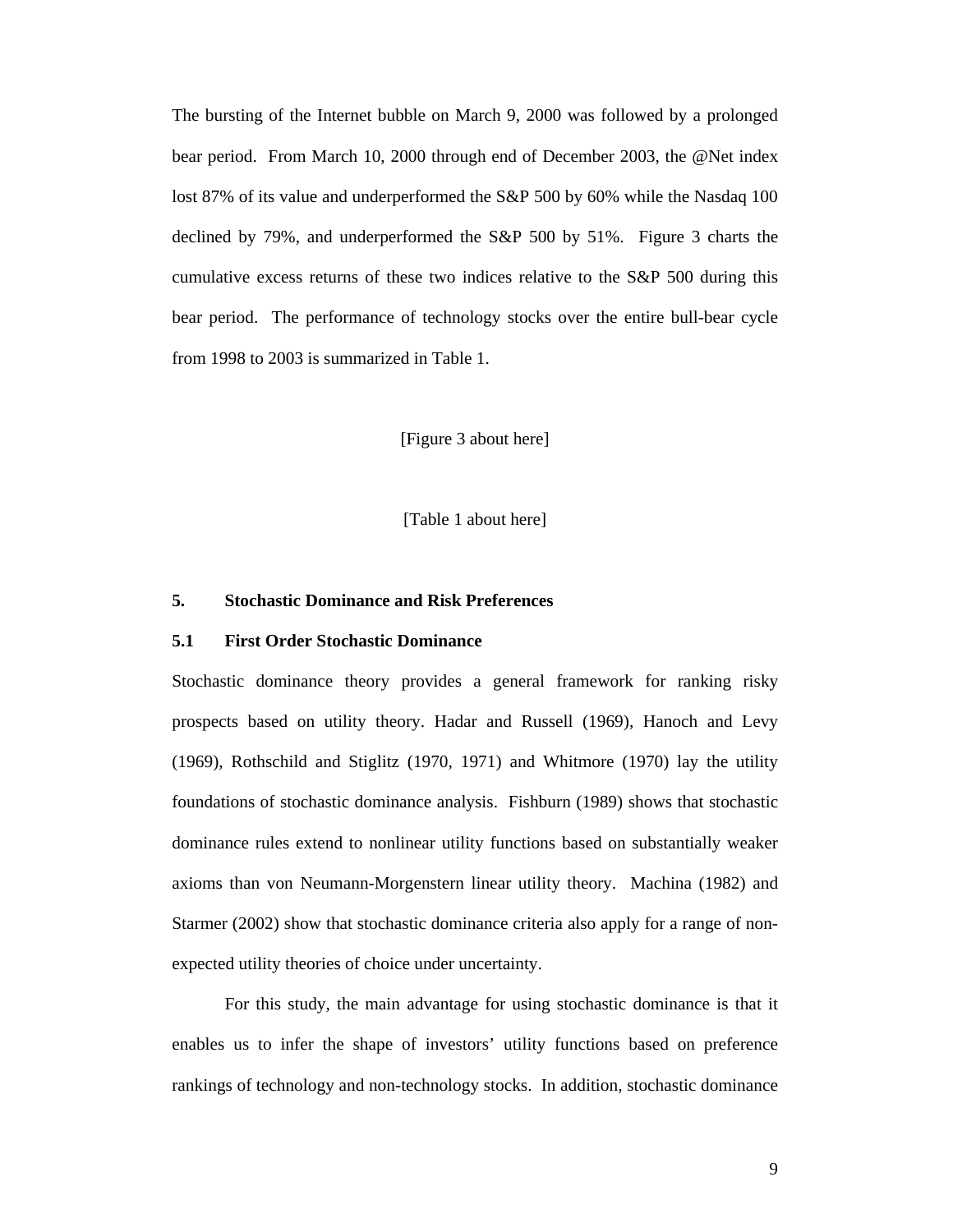is attractive because of its non-parametric orientation. In contrast to mean variance analysis, which is valid only for quadratic utility functions or normal returns distributions, stochastic dominance rules do not restrict distributions and requires minimal assumptions about preferences.

The most common rules of stochastic dominance literature are first, second and third order stochastic dominance. First order stochastic dominance is the most intuitive of the three criteria since it only assumes non-satiation. Let *F* and *G* be the cumulative distributions of two risky assets,  $x$  be the uncertain return and  $U$  be an utility function. Suppose all investors are non-satiated i.e.  $U'(x) \geq 0$ . Then, all such investors will agree that *F* is preferred to *G* if

$$
F(x) \le G(x) \text{ for all } x. \tag{1}
$$

Intuitively, *F* dominates *G* because the probability that returns  $\leq x$  will be realized is always higher for *G* than for *F.*

#### **5.2 Higher Order Stochastic Dominance: Risk Averters**

Consider the case of a risk averter. We say that *F* dominates *G* at the second order for all risk averse investors with utility functions  $U'(x) \ge 0$  and  $U''(x) \le 0$  if and only if

$$
\int_{-\infty}^{\infty} [G(z) - F(z)] dz \ge 0 \text{ for all } x
$$
 (2)

It is well known that when distributions are normal, rankings by second order stochastic dominance and rankings by mean-variance criterion are identical.

Third order stochastic dominance adds to risk aversion, the assumption of skewness preference. We say that *F* dominates *G* at the third order for all risk averse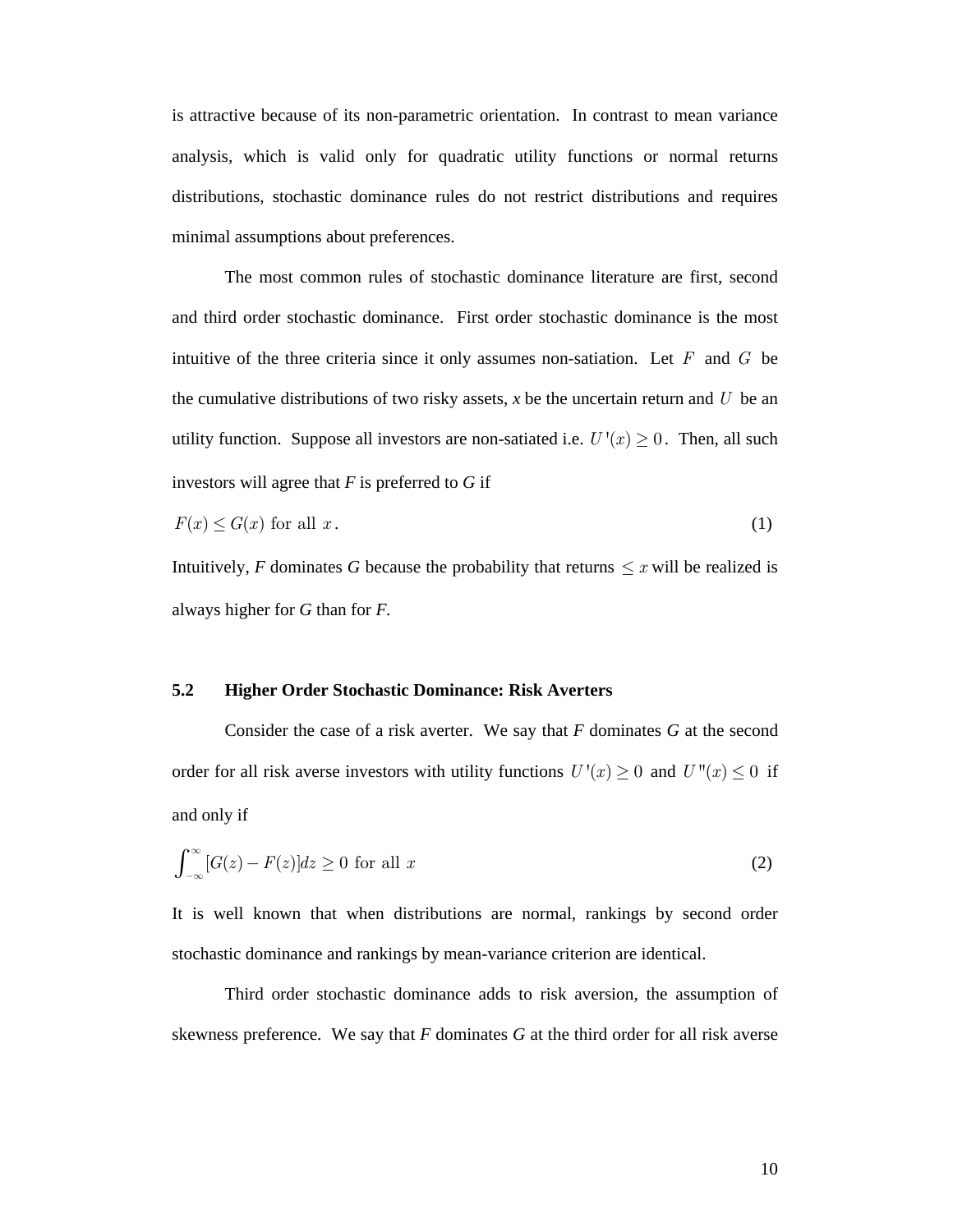investors with  $U'(x) \ge 0$ ,  $U''(x) \le 0$  and  $U'''(x) \ge 0$  if and only if  $\mu_F > \mu_G$  where *μ* denotes expected return and

$$
\int_{-\infty}^{\infty} \int_{-\infty}^{\infty} [G(z) - F(z)] dz dv \ge 0 \text{ for all } x
$$
 (3)

Roughly speaking, investors who prefer positive skewness assign larger weight to upside potential and will hold a less diversified portfolio with large upside potential. Empirical evidence indicates that investors indeed prefer more positively skewed returns distributions (Arditti 1967, Kraus and Litzenberger 1976, Friend and Westerfield 1980 and Harvey and Siddique 2000).

## **5.3 Higher Order Stochastic Dominance: Risk Seekers**

Li and Wong (1999) show that stochastic dominance rules apply to risk seekers, with the preferences reversed. Specifically, let Λ denote an n-tuple of convex coefficients:

$$
\Lambda = \{ (\lambda_1, ..., \lambda_n) : \lambda_i \ge 0 \text{ for } i = 1, ..., n \text{ and } \sum_{i=1}^n \lambda_i = 1 \}.
$$
 (4)

Then risk seekers will prefer  $F$  to  $G$  if there exists an  $\Lambda$  such that

$$
\sum_{i=1}^{n} \lambda_i F(x_i) \ge \sum_{i=1}^{n} G(x_i)
$$
\n<sup>(5)</sup>

This is satisfied if and only if the utility function is convex.

Consider a risk seeking investor with utility function satisfying  $U'(x) \geq 0$  and  $U''(x) \geq 0$ . Then *F* dominates *G* at the second order if and only if

$$
\int_{-\infty}^{\infty} [G(z) - F(z)]dz \le 0 \text{ for all } x \tag{6}
$$

If distributions are normal and short sales are restricted, then second order stochastic dominance for this investor implies the following: between two assets with identical expected returns, he will choose the asset with higher variance. This is of course a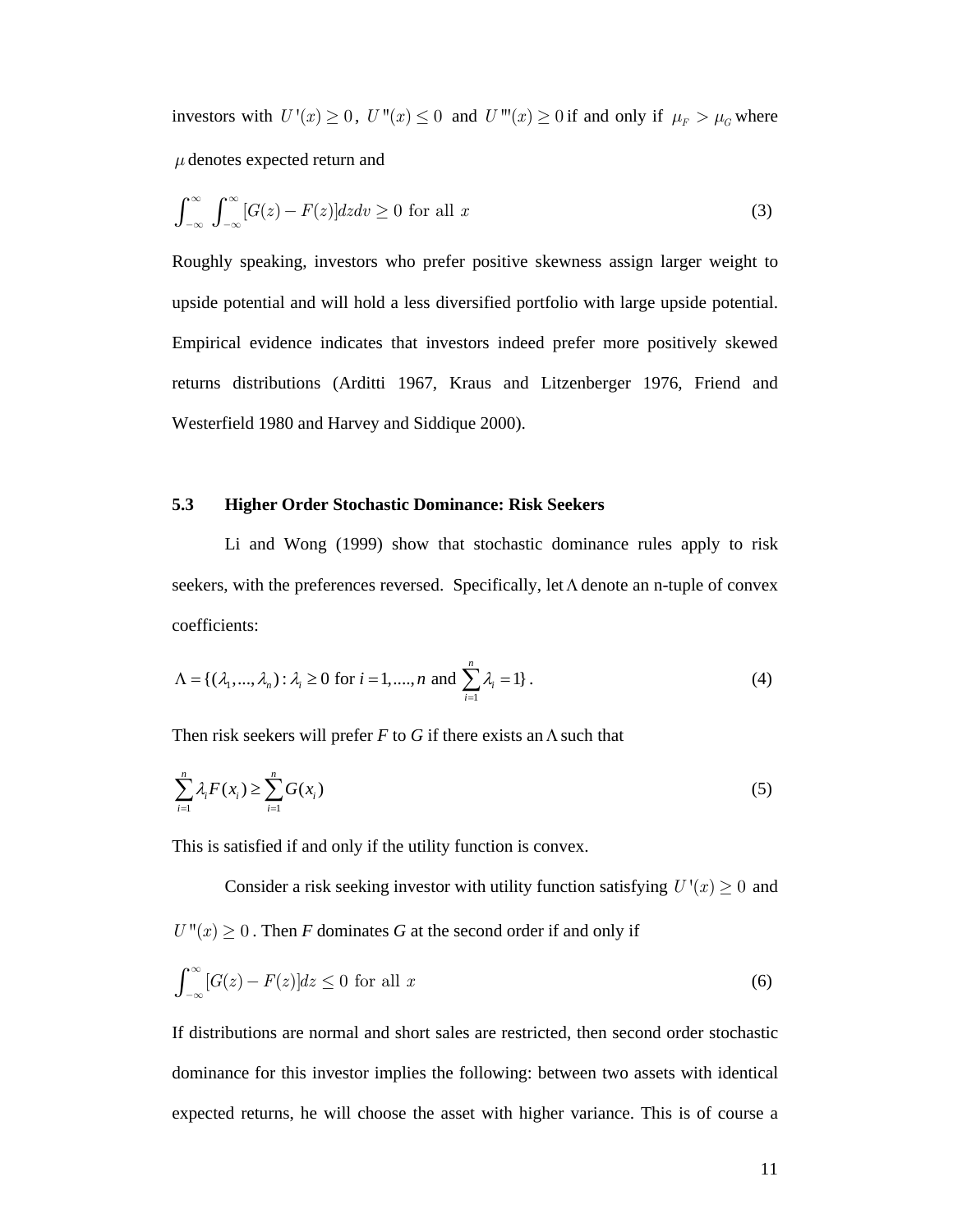dominated asset in mean-variance space, and the high variance does provide the potential for large upside gains. More generally, this indicates that higher order dominance incorporating positive skewness preference is even more suited to modeling risk seeking than risk aversion. This is captured by third order stochastic dominance for risk seekers which we define next.

We say that *F* dominates *G* at the third order for all risk seekers with  $U'(x) \ge 0$ ,  $U''(x) \ge 0$  and  $U'''(x) \ge 0$  if and only if  $\mu_F > \mu_G$  where  $\mu$  denotes expected return and

$$
\int_{-\infty}^{\infty} \int_{-\infty}^{\infty} [G(z) - F(z)] dz dv \le 0 \text{ for all } x \tag{7}
$$

Third order stochastic dominance thus allows a risk seeker to trade off risk for positive skewness. Extending this to the market level implies that there should be evidence of skewness preference during periods when risk seeking predominates. Evidence based on the three-moment CAPM of Kraus and Litzenberger (1976) confirms this hypothesis (Post and van Vliet 2004).

#### **6. Econometric Tests of Stochastic Dominance**

#### **6.1 The Davidson-Duclos Test**

Several methods for testing stochastic dominance have been used in the econometrics literature. An early test for stochastic dominance was proposed by McFadden (1989). This is a Kolmogorov-Smirnov type test for first-order stochastic dominance for independent samples with equal number of observations. The asymptotic distribution of the test statistic for  $s \geq 2$  is analytically intractable. Davidson and Duclos propose a test that is more general and computationally simpler test than the Kolmogorov-Smirnov test. The DD test simplifies by comparing cumulative distribution functions over an arbitrary grid of points. An advantage of this test is that it can be applied to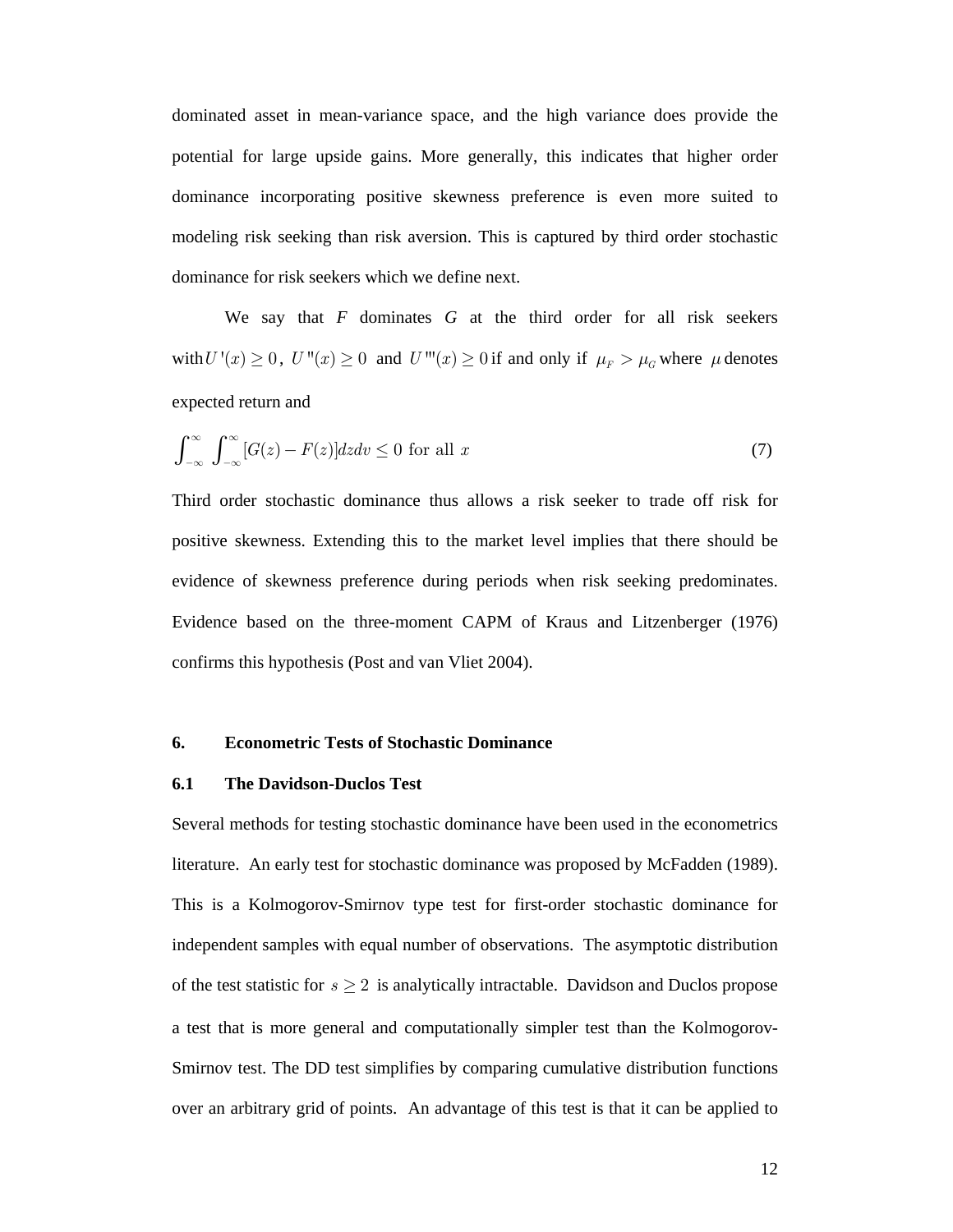dependent samples drawn from a joint distribution, in contrast to earlier tests. As the DD test is relatively new, we briefly describe the test set-up.

Let  $\{I_i\}$ ,  $i = 1, 2, \dots, T$  be sample of returns to Internet stocks, drawn from a population with cumulative distribution function (CDF),  $F_I(x)$ . Without loss of generality, assume that all CDFs have common support  $[a,b]$  where  $a \le x \le b$ . Define  $D_i^s(x)$  as the function that integrates  $F_i$  to order  $s - 1$ . That is,

 $D_I^1(x) = F_I(x)$  $D_l^2(x) = \int_a^x F_l(u) du = \int_a^x D_l^1(u) du$  $D_{I}^{3}(x) = \int_{a}^{x} \int_{a}^{y} F_{I}(v)dvdu = \int_{a}^{x} D_{I}^{2}(u)du$ 

Let  $\{N_i\}$ ,  $i = 1, 2, \dots, T$  be a sample of returns to non-Internet stocks, with cumulative distribution function,  $F_N(x)$  Define  $D_N^s(x)$  analogously.

We test the following null and alternative hypotheses:

- 1.  $H_0: D_i^s(x_k) = D_N^s(x_k) \ \forall \ x_k, \ k = 1, \dots, K$
- 2.  $H_A: D_l^s(x_k) \neq D_N^s(x_k)$  for some  $x_k$
- 3.  $H_{A1}: D_N^s(x_k) > D_I^s(x_k)$
- 4.  $H_{A2}: D_N^s(x_k) < D_I^s(x_k)$

where *s* is the order of stochastic dominance. The null hypothesis implies that neither Internet nor non-Internet stocks dominate each other. Alternative hypothesis A1 implies that the integrated distribution function for internet stocks (roughly speaking, the cumulative probabilities of bad outcomes over grid points) is significantly less than that for non-Internet stocks. Thus, if A1 holds, all risk averters would prefer Internet to non-Internet stocks. Alternate hypothesis A2 implies the reverse.

The following the statistic can be used to test the null hypothesis: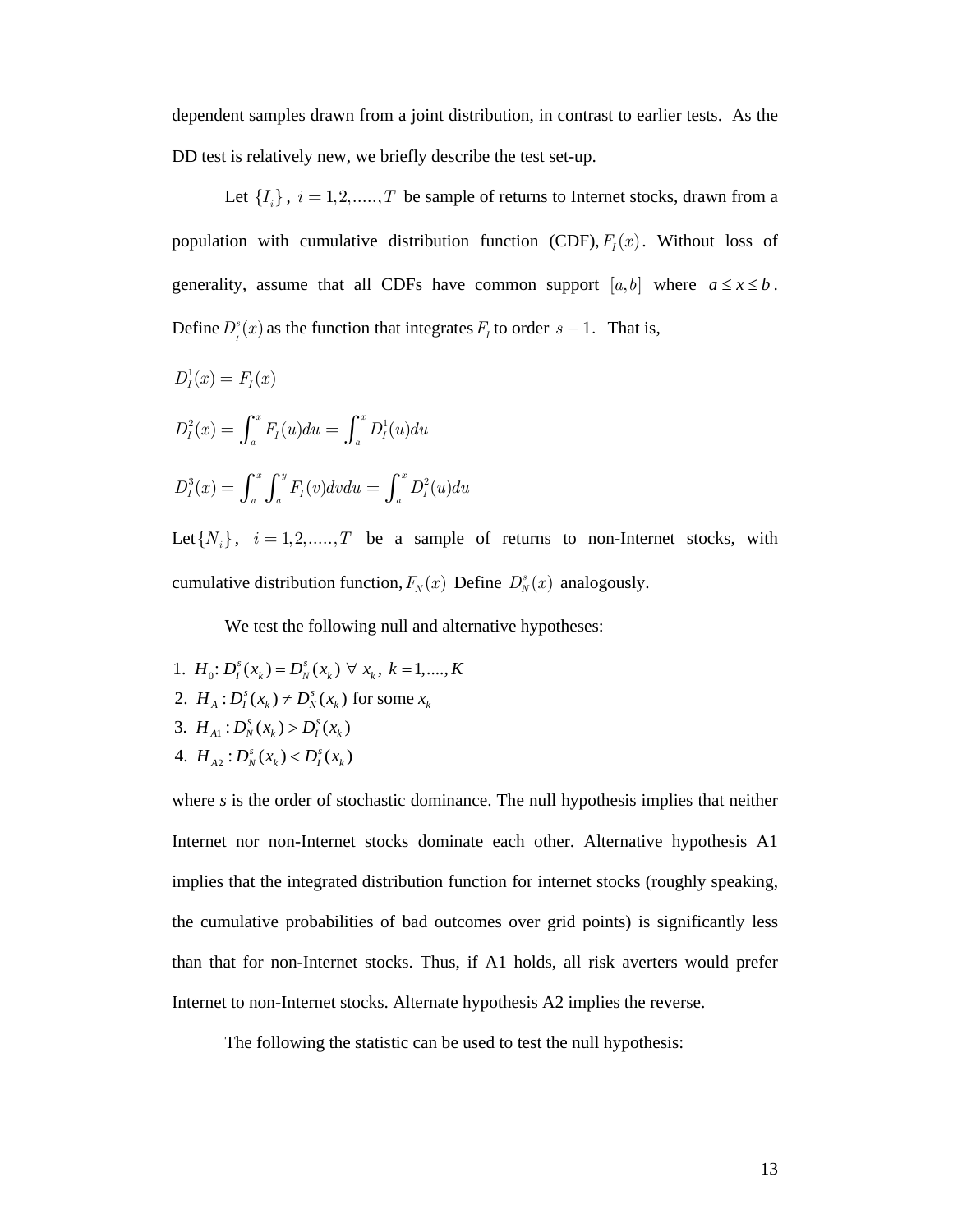$$
T^{s}(x) = \frac{\hat{D}_{I}^{s}(x) - \hat{D}_{N}^{s}(x)}{\sqrt{\hat{V}^{s}(x)}}
$$
(8)

where

$$
\hat{D}_I^s(x) = \frac{1}{T(s-1)!} \sum_{i=1}^T (x_k - I_i)_+^{s-1}
$$

$$
\hat{D}_N^s(x) = \frac{1}{T(s-1)!} \sum_{i=1}^T (x_k - N_i)_+^{s-1}
$$

and

 $V<sup>s</sup>(x)$ , the variance of the integrals of the cumulative distribution functions is computed as follows:

$$
\hat{V}_I^s(x) = \frac{1}{T} \left[ \frac{1}{T((s-1)!)^2} \sum_{i=1}^T (x_k - I_i)_+^{2(s-1)} - \hat{D}_I^s(x)^2 \right]
$$
\n
$$
\hat{V}_N^s(x) = \frac{1}{T} \left[ \frac{1}{T((s-1)!)^2} \sum_{i=1}^T (x_k - N_i)_+^{2(s-1)} - \hat{D}_N^s(x)^2 \right]
$$
\n
$$
\hat{V}_{I,N}^s(x) = \frac{1}{T} \left[ \frac{1}{T((s-1)!)^2} \sum_{i=1}^T (x_k - I_i)_+^{s-1} (x_k - N_i)_+^{s-1} - \hat{D}_I^s(x) \hat{D}_N^s(x) \right]
$$
\n
$$
\hat{V}^s(x) = \hat{V}_I^s(x) + \hat{V}_N^s(x) - 2\hat{V}_{I,N}^s(x)
$$

Under the null hypothesis, Davidson and Duclos show that  $T^s(x)$  is asymptotically distributed as a standard normal variate. Thus, statistical inference can be based either on the normal distribution or the Studentized Maximum Modulus (SMM) distribution (Richmond 1982) to account for joint test size. A significantly positive  $T<sup>s</sup>(x)$  statistic implies that risk averters prefer non-Internet stocks over Internet stocks, and vice versa.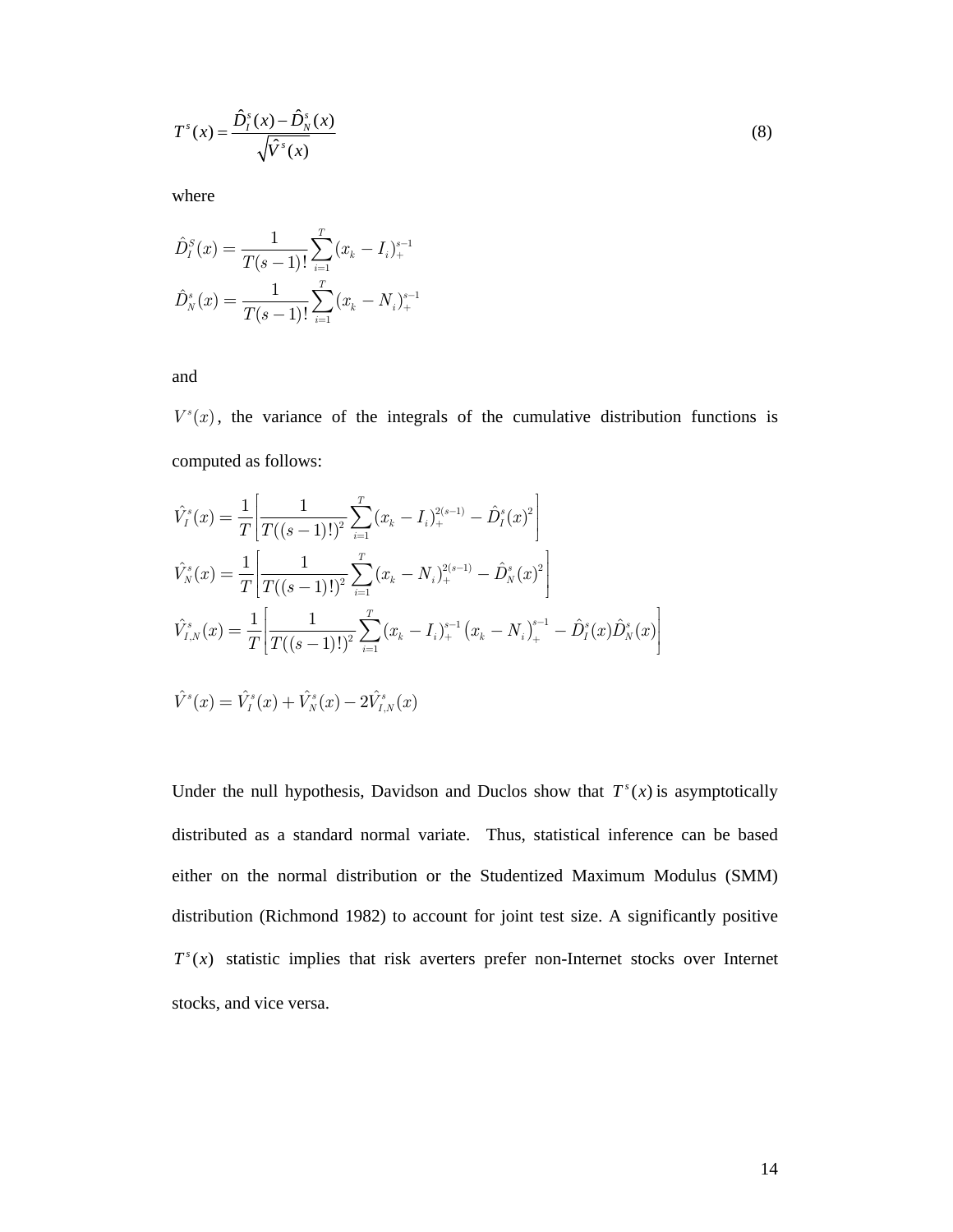For risk seekers, the null and alternative hypotheses are the same as above, but the DD statistic is computed with CDFs integrated in the reverse direction:

$$
\hat{D}_i^s(x) = \frac{1}{T(s-1)!} \sum_{i=1}^T (I_i - x)_{+}^{s-1},
$$
\n
$$
\hat{D}_N^s(x) = \frac{1}{T(s-1)!} \sum_{i=1}^T (N_i - x)_{+}^{s-1},
$$
\n
$$
\hat{V}_i^s(x) = \frac{1}{T} \left[ \frac{1}{T((s-1)!)^2} \sum_{i=1}^T (I_i - x)_{+}^{2(s-1)} - \hat{D}_i^s(x)^2 \right],
$$
\n
$$
\hat{V}_N^s(x) = \frac{1}{T} \left[ \frac{1}{T((s-1)!)^2} \sum_{i=1}^T (N_i - x)_{+}^{2(s-1)} - \hat{D}_N^s(x)^2 \right],
$$
\n
$$
\hat{V}_{i,N}^s(x) = \frac{1}{T} \left[ \frac{1}{T((s-1)!)^2} \sum_{i=1}^T (I_i - x)_{+}^{s-1} (N_i - x)_{+}^{s-1} - \hat{D}_i^s(x) \hat{D}_N^s(x) \right],
$$

A significantly positive  $T^s(x)$  statistic implies that risk seekers prefer Internet over non-Internet stocks, and vice versa. These preferences are the opposite of those for risk averters.

#### **6.3 Implementation Issues**

The DD test is implemented over a grid of pre-selected points,  $x_k$ ,  $k = 1,...K$  and the null hypothesis is rejected only if the *largest* t-statistic across these grid points is significant. Our choice of *K* is guided by the results of various simulation studies. Barrett and Donald (2003) and Tse and Zhang (2004) show that for reasonably large samples ( $> 500$  observations), the DD test works well for  $K = 10$ . Actual applications may require a finer grid because as Barrett and Donald (2003, pp. 91) point out, a coarse grid may miss out important differences in the distributions. To mitigate this, we partition the data equally by using 10 major grids. Each major interval is in turn partitioned into 10 equal sub-intervals. The DD statistic is then calculated using the 10 grids within each sub-interval. To control for joint test size, statistical inference is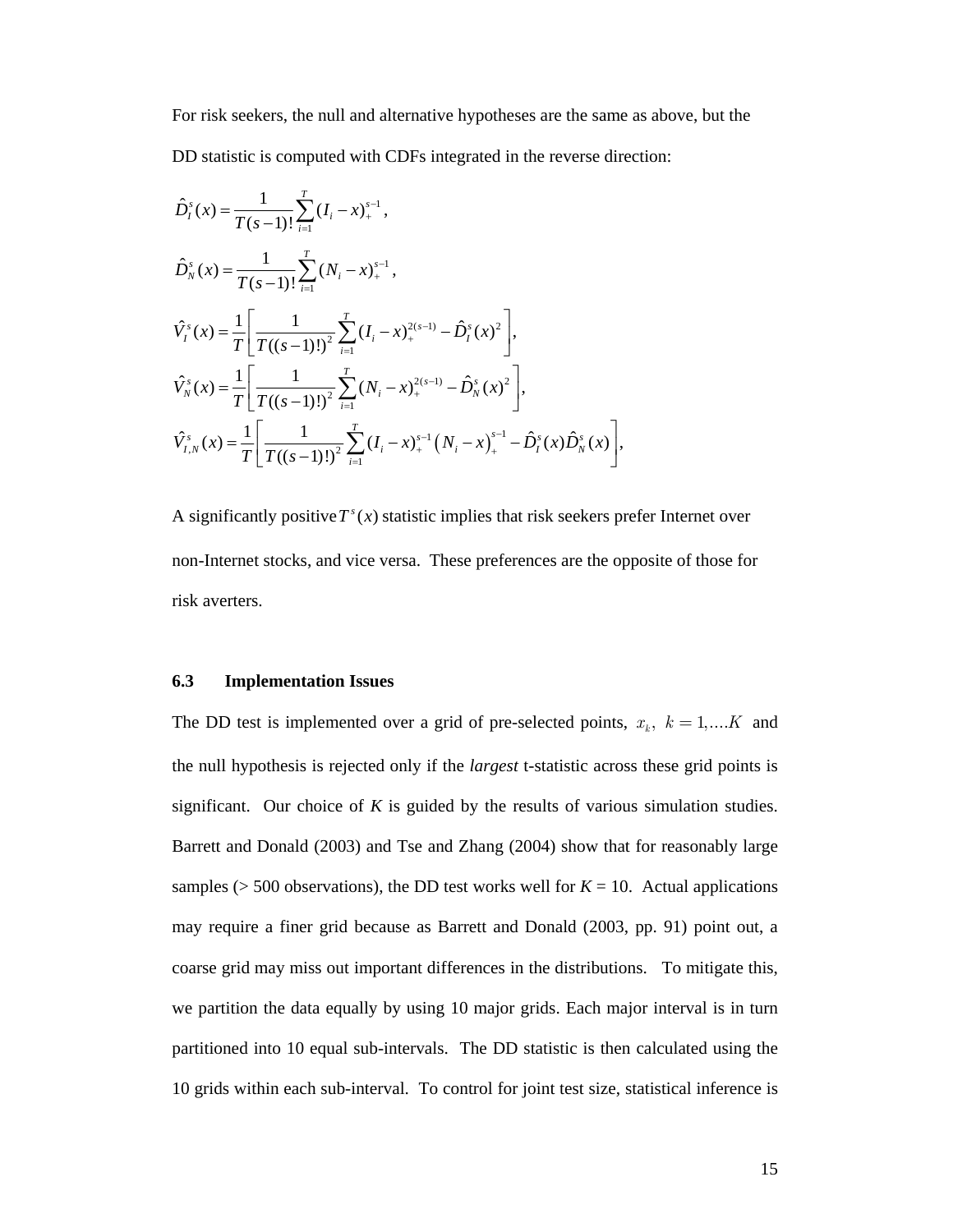based on the SMM distribution for  $K = 10$  and infinite degrees of freedom. The 5% asymptotic critical value of the SMM distribution is 3.254 from Stoline and Ury (1979).

#### **7. Stochastic Dominance Results**

Results for first order stochastic dominance are summarized by Figures 4 and 5. These plots show the cumulative distribution functions of the @Net and the S&P 500 indices. If the @Net index dominates the S&P 500 index at first order, then the population CDF of the S&P 500 index should lie everywhere below that of the @Net index.

#### [Insert Figures 4 and 5 about here]

The CDF plots suggest show that there is no first order stochastic dominance between the @Net and S&P 500 stock indices. To verify this more formally, we apply the DD test for first order stochastic dominance to the two series. The results are shown in Table 2. If Internet stocks dominate the S&P 500, we should find a high proportion of significantly negative DD statistics and no significantly positive DD statistics. The reverse holds if the S&P dominates over internet stocks. To minimize type 2 errors, we use a 50% threshold for the DD statistics in our inference. That is, we reject the null hypothesis and conclude that the @Net index dominates over the S&P 500 index if at least 50% of DD statistics are significantly negative and none are significantly positive. Table 2 shows that neither index dominates the other at first order. This result is robust across all three sample periods.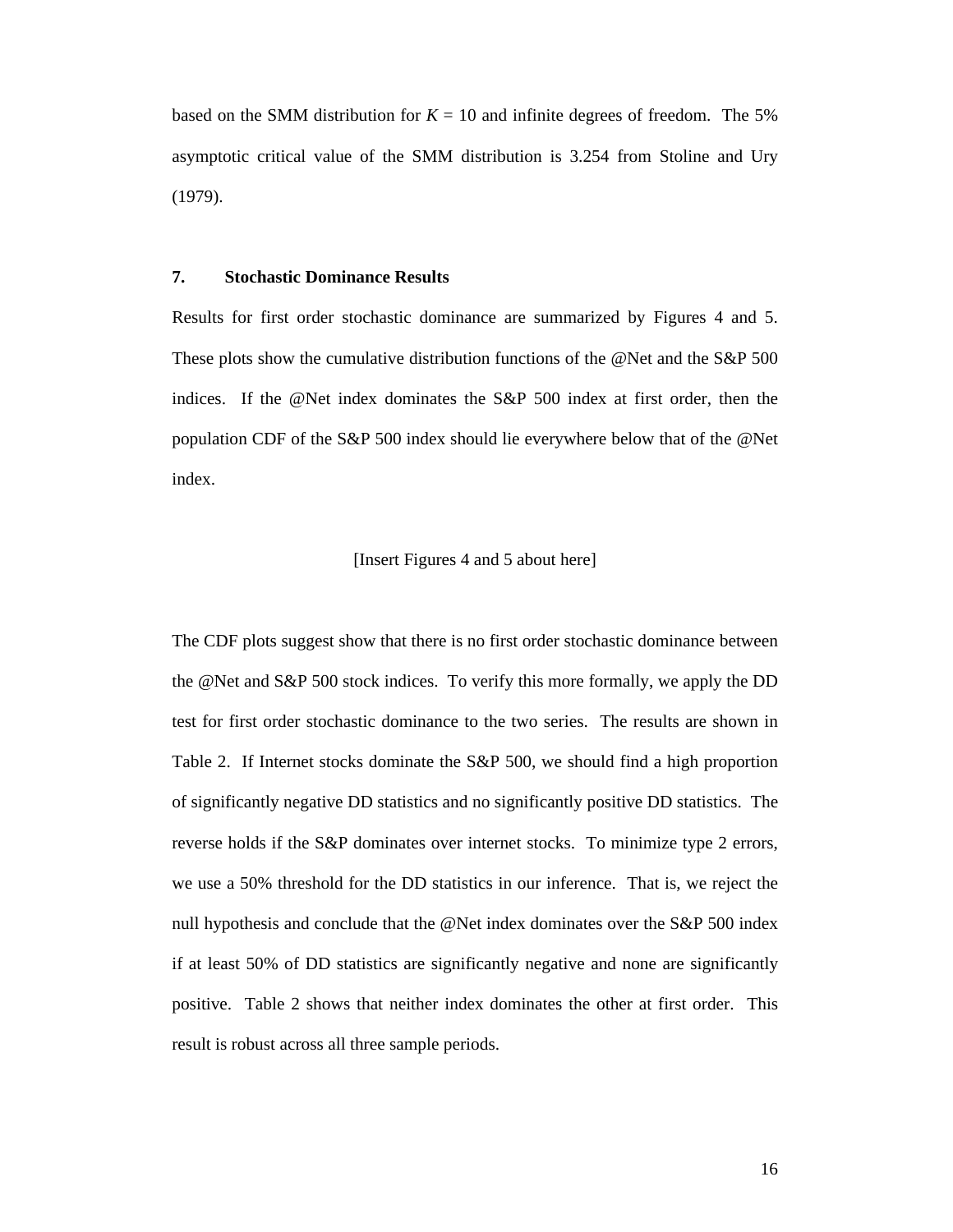### [Table 2 about here]

Although the first order stochastic dominance results appear ambiguous, they actually answer the question of whether the Internet bubble was a market anomaly. If the @Net index dominates the S&P 500 index at first order, then *all* investors (regardless of their utility functions) would prefer internet stocks to non-internet stocks. This implies that no asset pricing models would be able to rationalize the exceptionally high returns of internet stocks in terms of risk compensation. Our results do not justify such a conclusion. Thus, the internet bubble may not be entirely due to investor irrationality as suggested in some recent studies. In Section 6, we provide an alternative explanation for the bubble based on risk preference arguments.

We now turn to test results for second and third order stochastic dominance. Results for the bull market period are reported in Table 3. For risk averters (seekers) a high proportion of negative (positive) DD statistics indicate that investors prefer internet to non-internet stocks.

#### [Table 3 about here]

Results for second-order stochastic dominance (left-hand panel) shows that risk averters are indifferent to internet and non-internet stocks, while risk seekers strongly prefer internet stocks. Similar results are obtained using third-order stochastic dominance (right-hand panel) and the Nasdaq 100 index. Thus, the evidence shows that only risk seekers were strongly attracted to internet stocks during the bull period.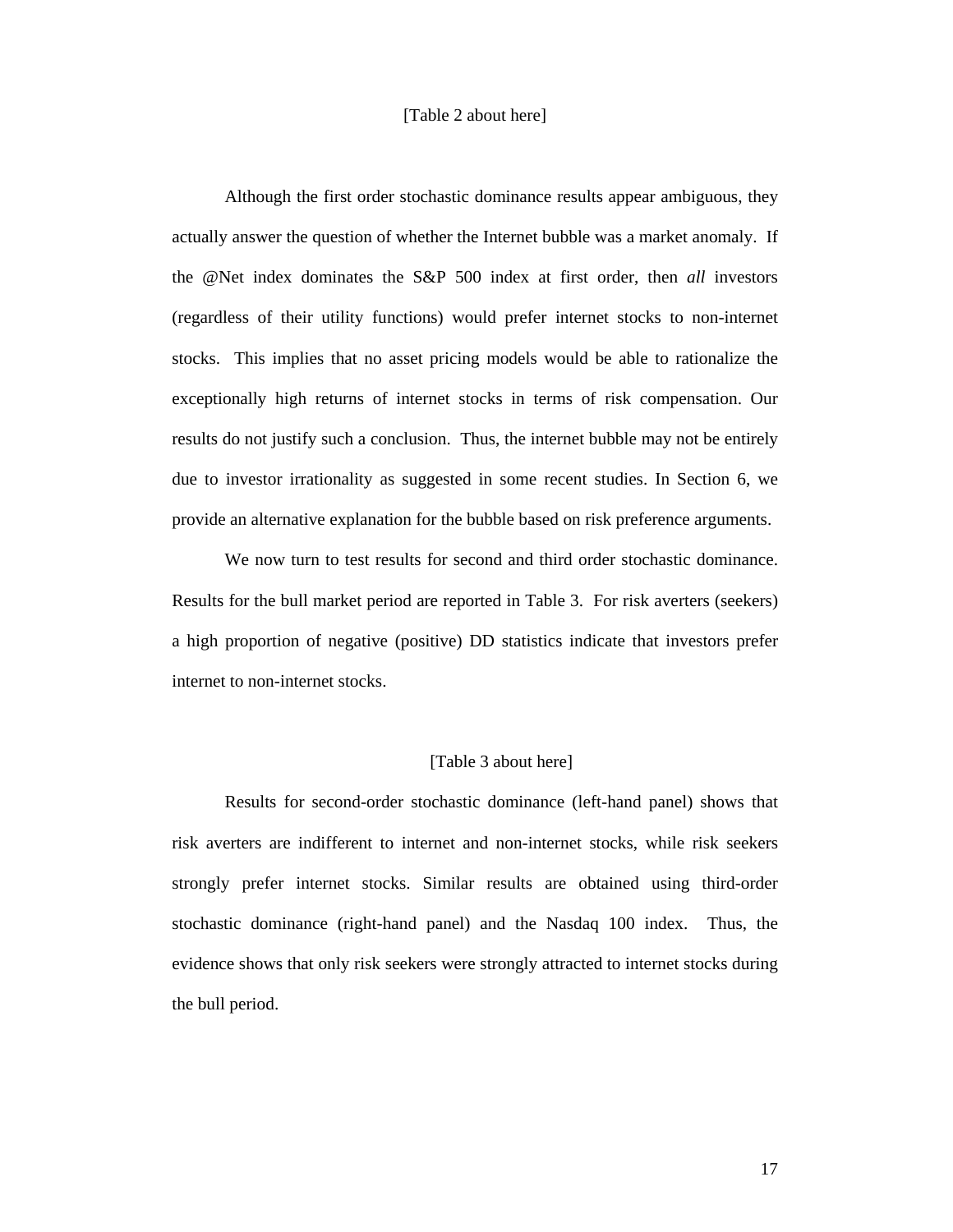Table 4 presents results for the bear period. This period is marked by a sharp decline in stock prices and increased volatility of Internet stock returns<sup>2</sup>. The distribution of returns also became more negatively skewed, exposing investors to substantial downside risks. As shown in Figure 3, buy-and-hold investors of Internet stocks underperformed the S&P 500 index throughout the bear period. Given these distribution changes, we would expect to see an increase in risk aversion for all investors, especially for risk averters. Our results bear this out. Compared to the bull period, the percentage of significantly positive DD statistics is much higher for risk averters and lower for risk seekers. This implies a general shift in preferences away from volatile internet stocks towards non-Internet stocks. This preference shift is most clearly seen in the third-order stochastic dominance results, where 77% of DD statistics for the @Net index are positive and none negative for risk averters. The corresponding percentage for risk seekers is 47%. Results for the Nasdaq 100 (Panel B) are very similar.

#### [Table 4 about here]

These differences in risk preferences also have interesting implications for theories of investment decisions under risk. Prospect theory implies that investors are risk averse over gains and risk seeking over losses. The results in Tables 3 and 4 do not support this prediction. They are, however, consistent with the analysis of Thaler and Johnson (1990). That is, investors appear to be risk seeking in the domain of gains but risk averse in the domain of losses.

 $\overline{a}$ 

<sup>&</sup>lt;sup>2</sup> The daily standard deviation of @Net returns rose to 52% per annum from 45% per annum in the bull period.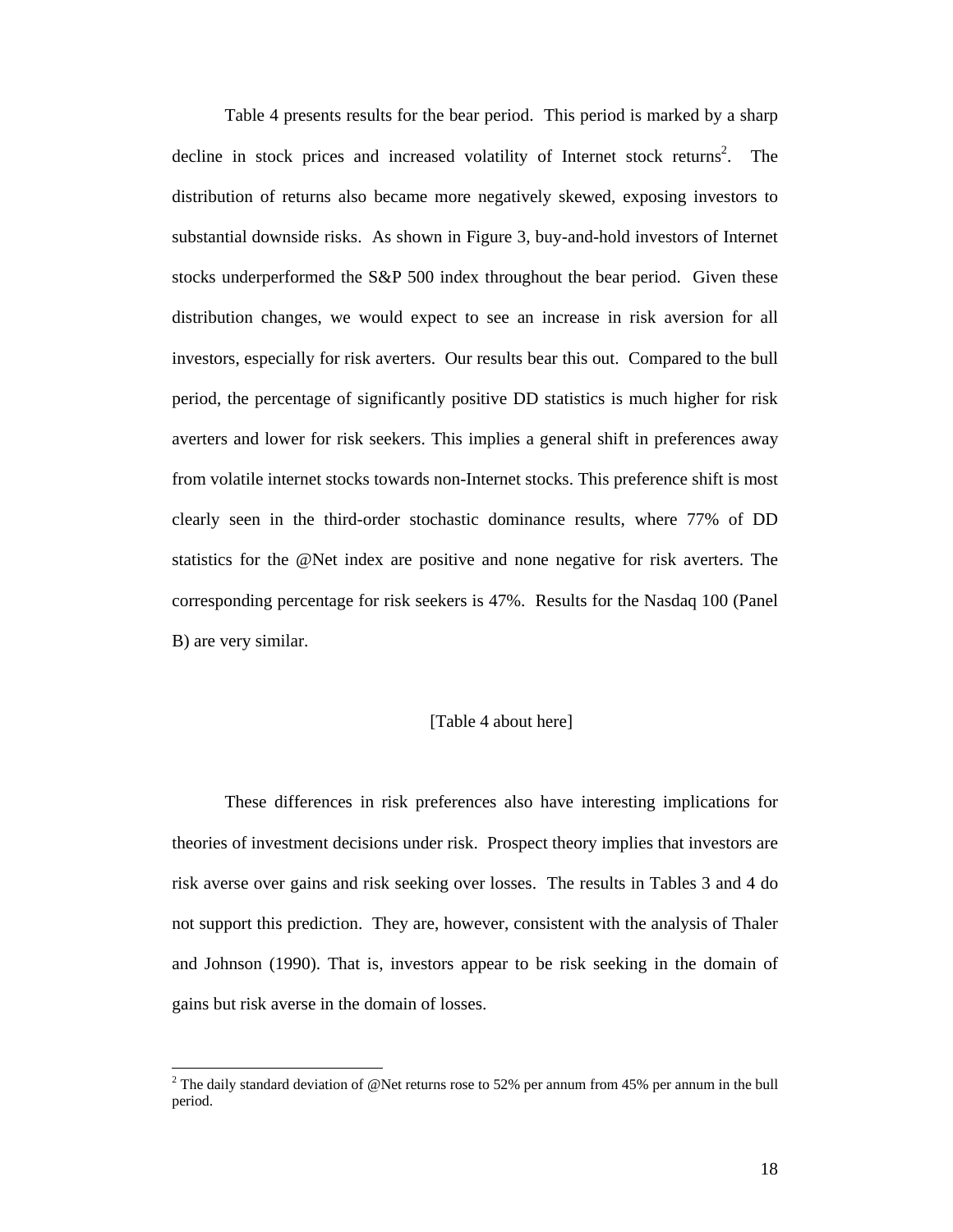It may be argued that the Internet bubble is an extreme event, and hence our results may not hold under normal conditions. Even if this were true, the economic impact of the Internet episode makes it an important counter-example to the predictions of prospect theory<sup>3</sup>. Moreover, as Thaler and Johnson notes, it does not require very high stakes to induce reverse S-shape preferences, at least among the subjects in their experiments. This suggests that reverse S-shaped preferences may not be that atypical.

One way to see if our results hold for extreme comparisons is to pair internet stocks with diversified portfolios consisting of both internet and non-internet stocks. Table 5 shows the results of this test by comparing the S&P 500 index with portfolios combining the S&P 500 and the @Net or Nasdaq 100 indices. Table 5 only reports results based on the more powerful third order stochastic test. The numbers in the body of the table are the percentage of DD statistics for third order stochastic dominance which are significantly positive.

#### [Table 5 about here]

Panel A shows that consistent with earlier results, risk averters never prefer Internet stocks in the bull market period. Their aversion to Internet stocks, however, decreases monotonically with the weight of Internet stocks in the portfolio. On the other hand, risk seekers show a consistent preference for Internet stocks. This preference is strongest for a pure Internet portfolio, but remains even with portfolios that contain a small percentage of Internet stocks.

 $\overline{a}$ 

<sup>&</sup>lt;sup>3</sup> Ofek and Richardson (2003) document that by February 2000, the Internet sector accounted for 6% of the market capitalization of all U.S. public companies and 20% of all publicly traded equity volume.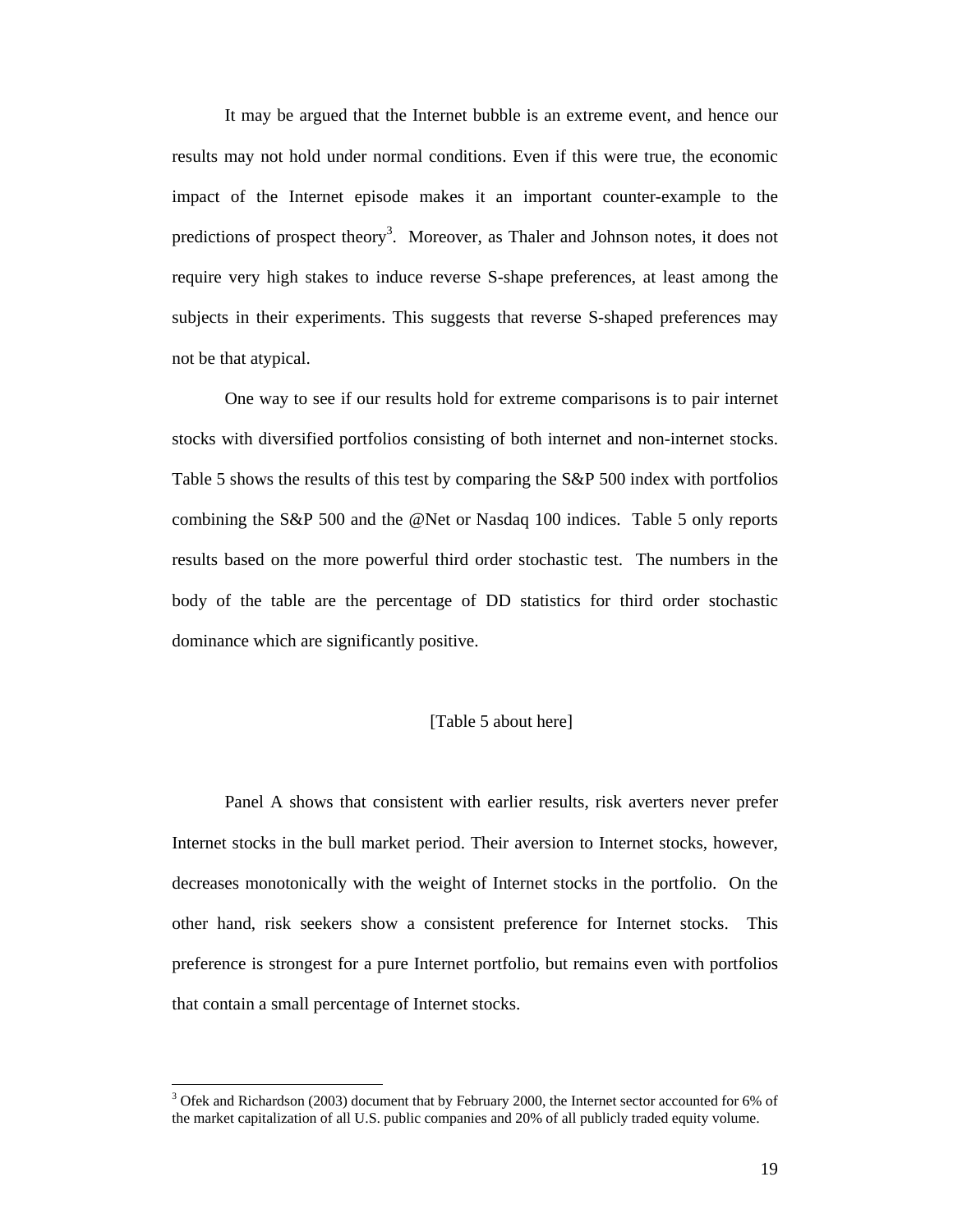Panel B shows results for the bear market. Risk averters show a consistent preference for non-Internet stocks. Their aversion to Internet stocks is strongest when forced to hold a pure Internet portfolio but remains even with portfolios that contain a small proportion of Internet stocks. While risk seekers still prefer Internet stocks during the bear period, this preference is clearly weaker than in the bull period.

In summary, the results of Table 5 are consistent with our previous results without diversification: the domain of gain (bull period) induced risk seeking behavior, which led investors to gravitate towards Internet stocks, while the domain of loss (bear period) induced risk aversion, causing investors to switch to the relative safety of non-Internet stocks.

# **8. What Draws Risk Seekers to Internet Stocks?**

 $\overline{a}$ 

An intriguing question is why risk seekers find Internet stocks so attractive in the bull market period. We argue that Internet stocks are attractive because risk seekers have high financial aspirations, and seek securities with lottery-like payoffs to fulfill their aspirations (Shefrin and Statman 2000)<sup>4</sup>. Internet stocks feature lotterylike payoffs due to call options embedded in their stock prices. Firstly, strategic growth options are of critical importance in the technology business. Sagi and Seasholes (2005) show that if a firm's near-term cash flows are derived mainly from growth options, then a rise in firm value will lead to higher expected returns (and volatility) since growth options form a larger component of the firm's total cash flows. This may explain why risk seekers remained net buyers of Internet stocks throughout the bull market period.

<sup>&</sup>lt;sup>4</sup> Shefrin and Statman (2000) show that when an individual's aspiration level is sufficiently high, the only efficient portfolio is one that resemble a lottery ticket. In Gul's (1991) theory of disappointment aversion, an individual will be risk loving with regards to gambles involving winning large gains with small probabilities if his initial wealth is low.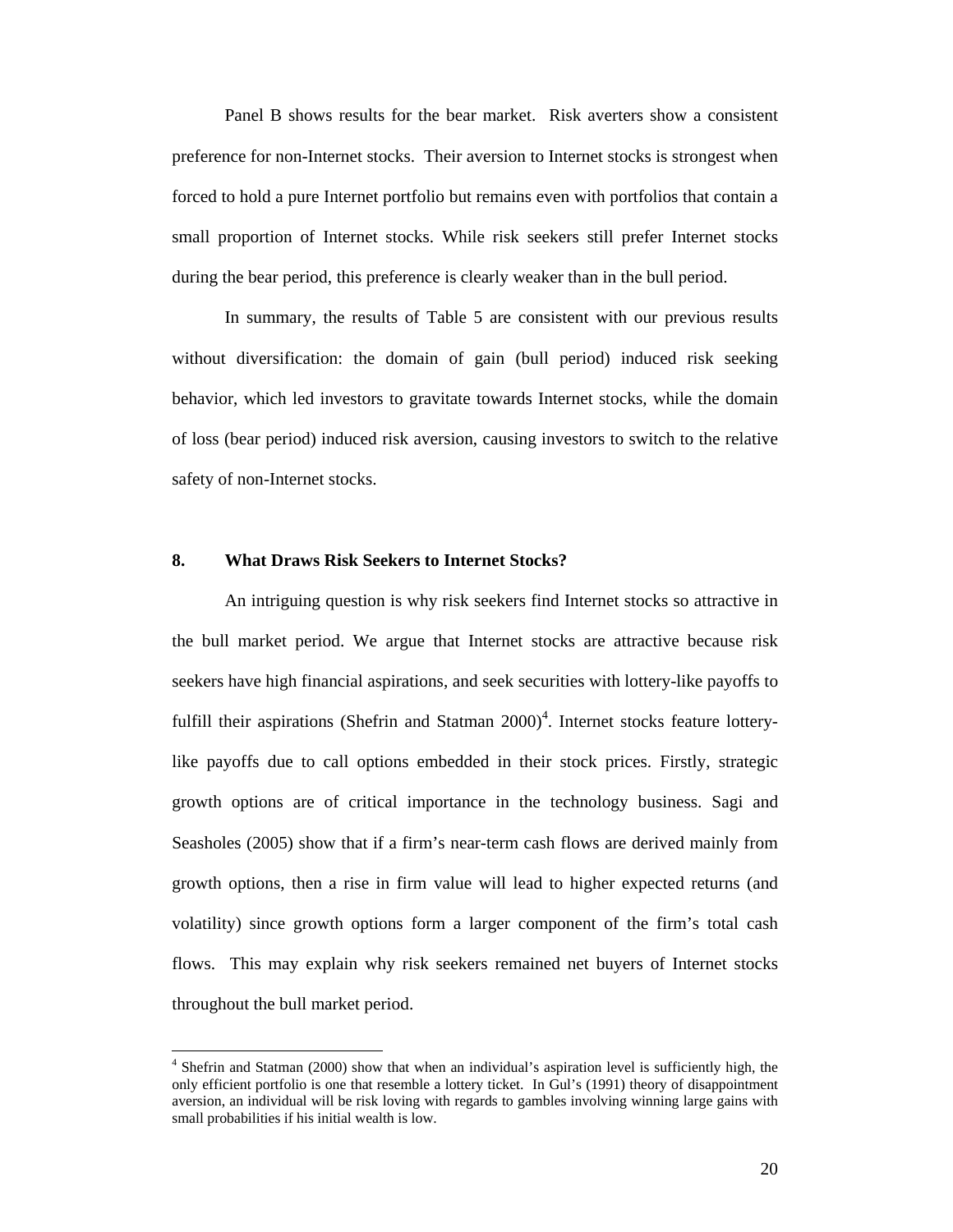Several authors argue that Internet stock prices also reflect a bubble component which they term as a speculative resale option (see Hong et al. 2005, Cao and Yang 2005). The idea is that when investors have different beliefs about a stock's payoff and short selling is constrained, some investors will be willing to pay a high stock price today because they anticipate selling to other investors who are willing to pay an even higher price in the future. Since their model emphasizes investor overconfidence as the main source of heterogeneous beliefs, the resulting asset price bubble is interpreted as "non fundamental" i.e., irrational. Clearly, not every bubble must be irrational. As shown in early work by Harrison and Kreps (1978) and more recently by Cao and Yang (2005), bubbles can arise simply because investors hold genuinely different opinions about fundamentals. This might be the case for Internet stocks given the highly uncertain value of growth options embedded in such firms. Nonetheless, from a risk seeker's perspective, it is precisely such growth options which give Internet stocks a lottery-like appeal.

As we have shown, Internet stocks were very rewarding gambles indeed especially during the bull market period. Of course, ex-ante, the downside risks were unknown, and it is difficult to account for this uncertainty in econometric tests, including those used in this paper. However, we believe that incorporating ex-ante risks is unlikely to change our findings in substantial way for the following reasons. Firstly, sophisticated investors may have superior ability in predicting both the extent and timing of the Internet price bubble. Brunnermeier and Nagel (2004) examine the market timing ability of 53 hedge funds during the Internet "bubble" period of 1998- 2000. Using data for actual portfolio holdings, they find that far from correcting the bubble, the funds significantly increased their holdings of technology stocks until about six months before the crash. It is interesting to note that this period coincided

21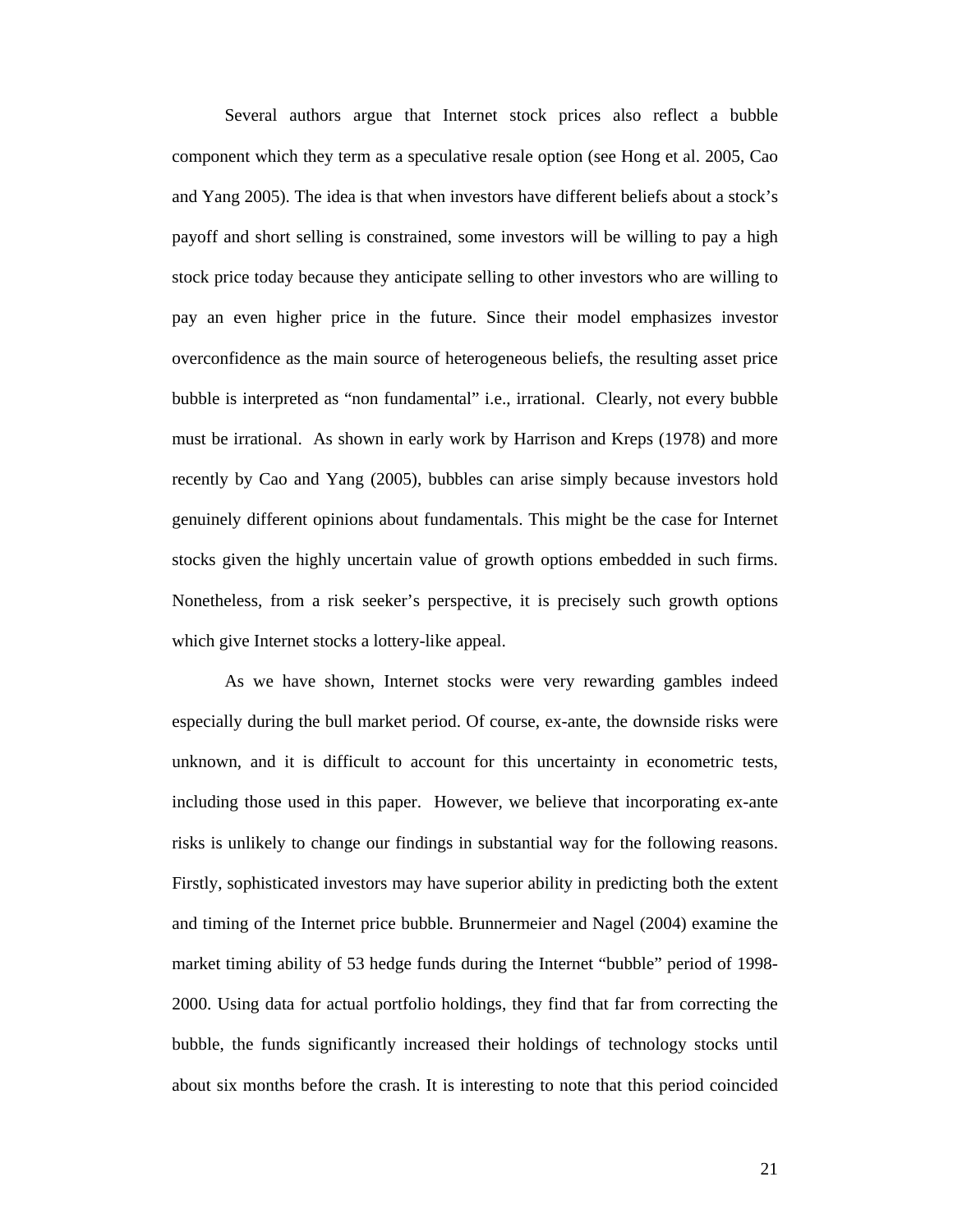with the dramatic rise in lock-up expirations, which was followed by a wave of insider sales and new issues (Ofek and Richardson 2003). The near-perfect market timing of hedge funds suggests that these sophisticated investors were confident that limited float and investor enthusiasm would keep prices of technology stocks high at least until around the peak of lock-up expirations. Their results, as Brunnermeier and Nagel put it, "suggests that the technology exposure of hedge funds cannot simply be explained by unawareness of the bubble" (p. 2015)

Second, while less sophisticated investors may not have the same forecasting skills as hedge funds, they can trade in the direction of recent price trends established by more informed traders. Empirical evidence by Dhar and Kumar (2001) indicate that less informed investors tend to be momentum traders.

Third, since even gamblers diversify (Statman 2002, Statman and Shefrin 2000), investment in Internet stocks is likely to comprise only a small part of an investor's portfolio. Diversification limits overall downside risk, which increases the risk seeking propensity of Internet stock investors.

Fourth, the results of Johnson and Thaler (1990) and Shive and Shumway (2004) show that investors become less risk averse following prior gains. Our result indicating reverse S-shaped risk preferences is consistent with this effect.

In sum, the above arguments suggest that investors have good reasons to be optimistic during the bull market period. We do not wish to imply, however, that market sentiments do not play a role in explaining the behavior of internet stock prices. After all, Internet stocks attract primarily retail investors, who are more prone to behavioral biases such as overconfidence that lead to overly optimistic beliefs (Shiller and Pound 1998, Moore, Kurtzberg, Fox and Bazerman 1999, and Barber and Odean 2000). Baker and Stein (2004) show how investor sentiment driven by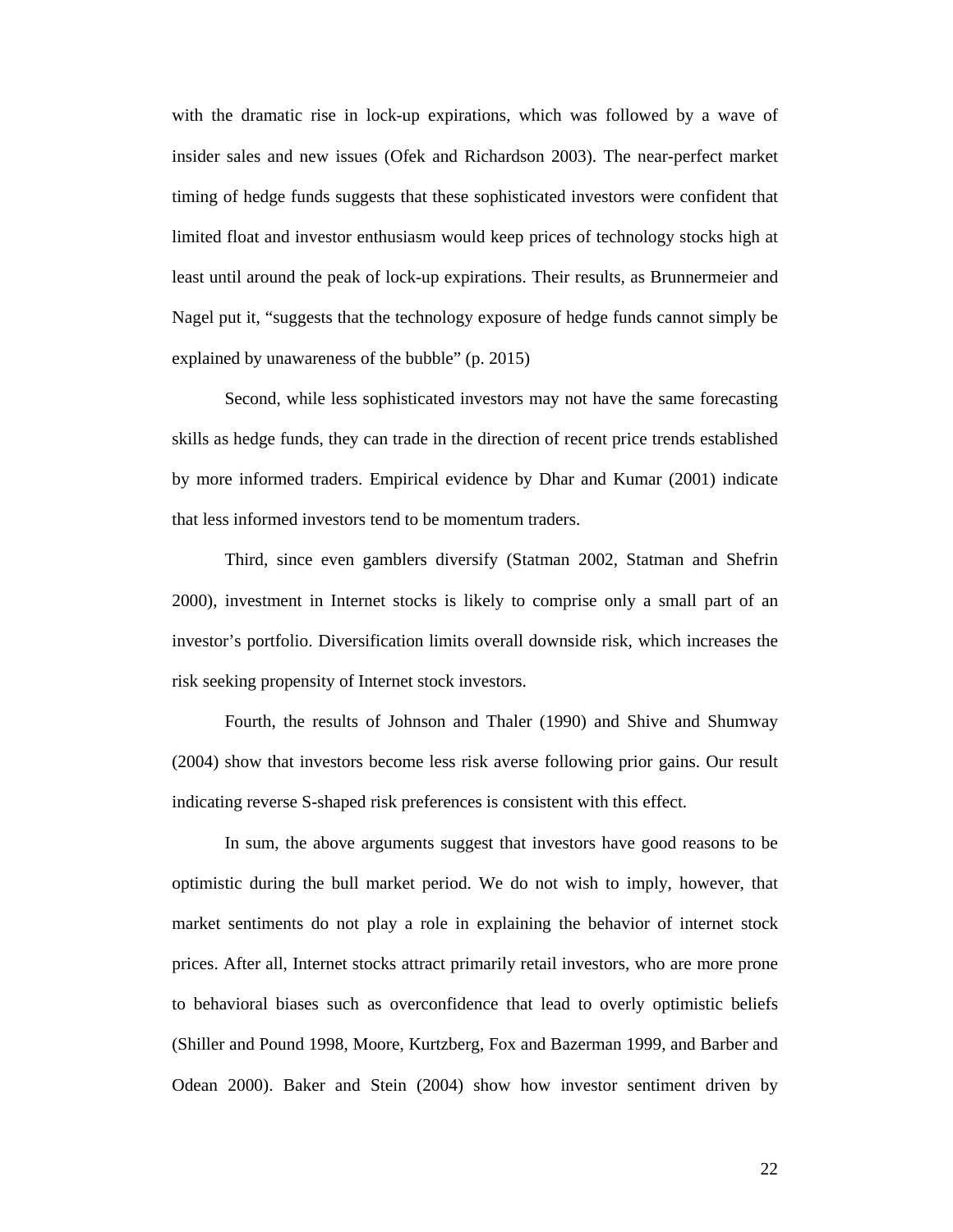overconfidence can capture some stylized features of the Internet bubble such as high trading volume and liquidity during the bullish period, followed by low returns and reduced liquidity in the bearish period.

While these behavioral models may explain some aspects of the Internet bubble, they typically assume that investors are risk averse, and that risk aversion remains constant over time. These assumptions are limiting. An implication of this study is that endogenizing risk tolerance can also produce similar stylized facts without putting the burden of the explanation entirely on market sentiment or investor irrationality.

## **9. Conclusion**

Several papers have focused on the role of market sentiment and investor overconfidence in explaining the Internet stock bubble. This paper argues that the behavior of Internet stock prices is also consistent with changing risk preferences of investors. In particular, the rise of Internet stock prices during the "bubble" period may be due to the lottery-like appeal of Internet stocks to risk seekers. Using stochastic dominance methodology, we test and confirm that risk seeking was indeed dominant during the Internet bull market period. This provides an alternative perspective to "irrationality" as the cause of the Internet stock bubble.

Our results also bear on theories of choice under risk. Prospect theory posits that individuals have S-shaped utility functions and risk seeking over losses. However, experimental evidence by Thaler and Johnson (1990) and market evidence by Shive and Shumway (2004) suggests that investors may be risk seeking following gains and risk averse following losses. The Internet episode provides an interesting setting to test these competing theories since the bull and bear markets represent

23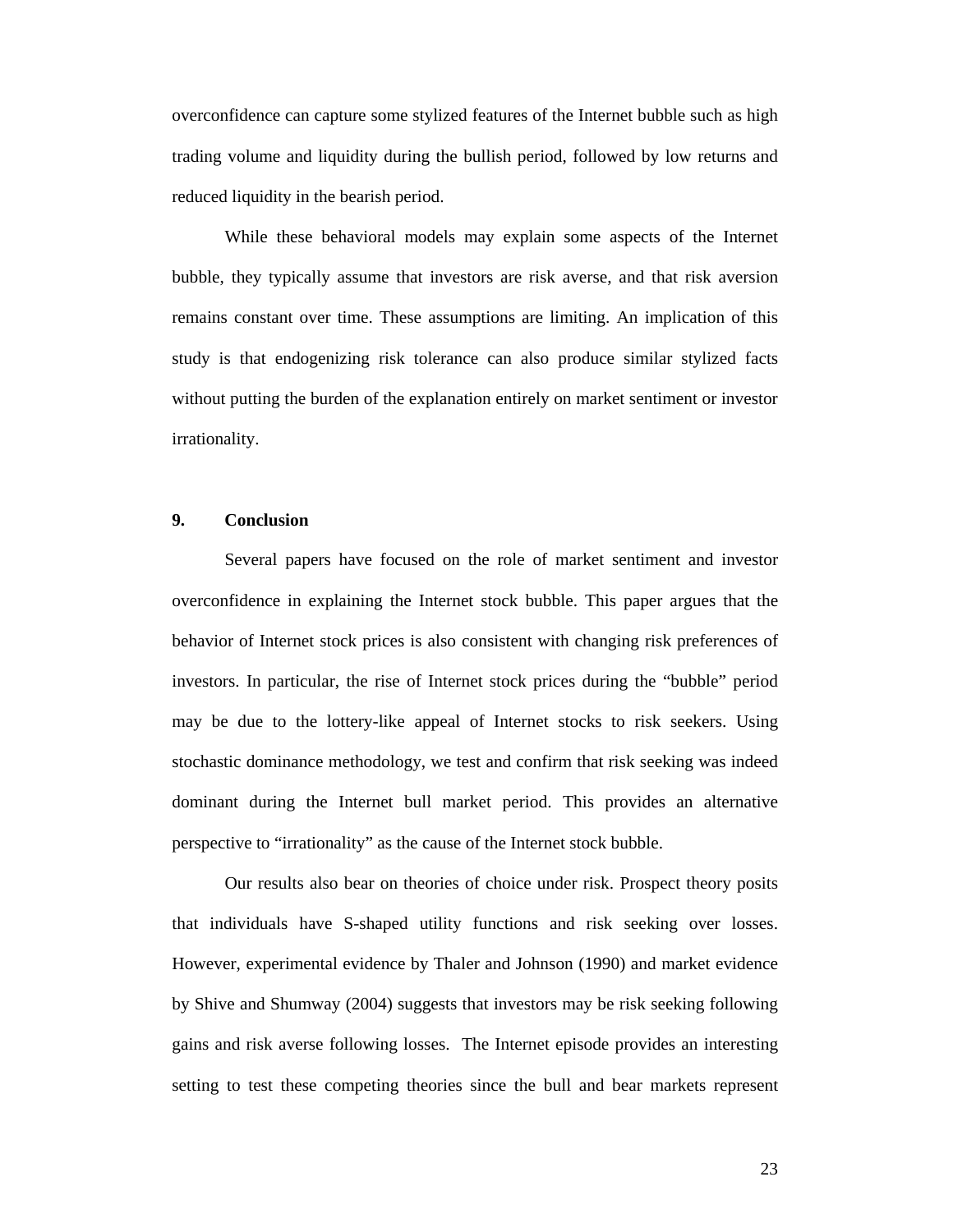regimes of sizeable gains and losses for Internet stock investors. Our results do not support the predictions of prospect theory that investors are risk averse over gains and risk seeking over losses. On the contrary, we find that Internet stocks attracted mainly risk seekers during the bull market, and risk averters during the bear market. These results also hold for technology stocks in general and are robust to diversification. Overall, our findings are consistent with the Thaler-Johnson hypothesis that reverse S-shape utility functions may be more descriptive of actual investor behavior.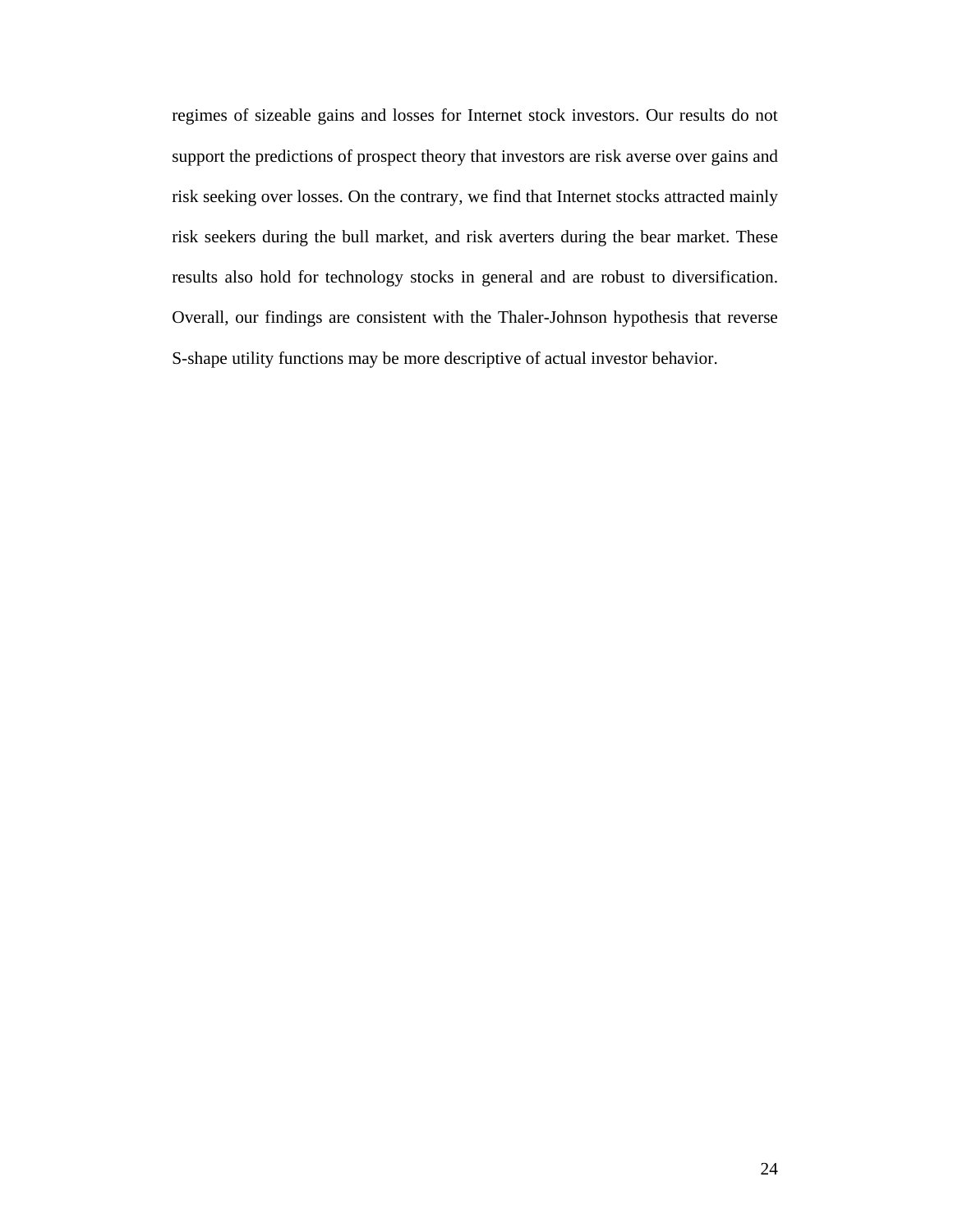#### **References:**

Arditti, F., 1967. Risk and the required return on equity. Journal of Finance 22, 19-36.

Baker, M., Stein, J.C., 2004. Market liquidity as a sentiment indicator. Journal of Financial Markets 7, 271-300,

Barber, B., Odean, T., 2000. Trading is hazardous to your wealth: The common stock investment performance of individual investors. Journal of Finance 55, 773-806.

Barberis, N., Huang, M., Santos, T., 2001. Prospect theory and asset prices. Quarterly Journal of Economics 116, 1-54.

Barrett, G., Donald, S., 2003. Consistent tests for stochastic dominance. Econometrica 71, 71-104.

Brunnermeier, M., Nagel, S., 2004. Hedge funds and the technology bubble. Journal of Finance 59, 2013-2040.

Cao, H., Yang., H.O., 2005. Bubbles and panics in a frictionless market with heterogeneous expectations. Working paper. Graduate School of Business. Beijing.

Cochrane, J., 2002. Stocks as money: convenience yield and the tech-stock bubble. Working paper, University of Chicago.

Dhar, R., Kumar, A., 2001. A non-random walk down main street: impact of price trends in trading decisions of individual investors. Working paper, Yale University.

Davidson, R., Duclos, J-Y., 2000. Statistical inference for stochastic dominance and for the measurement of poverty and inequality. Econometrica 68, 1435-1464.

Fishburn, P.C., 1989. Stochastic dominance in nonlinear utility theory. In: Fomby, T.B., Seo, T.K., (Eds.), Studies in the Economics of Uncertainty. Springer-Verlag, New York.

Friedman, M., Savage, L.J., 1948. The utility analysis of choices involving risk. Journal of Political Economy 56, 279-304.

Friend, I., Westerfield, R., 1980. Co-skewness and capital asset pricing. Journal of Finance 35, 897-913.

Gul, F., 1991. A theory of disappointment aversion. Econometrica 59, 667-686.

Hadar, J., Russell, W.R., 1969. Rules for ordering uncertain prospects. American Economic Review 59, 25-34.

Hanoch, G. Levy, H., 1969. The efficiency analysis of choices involving risk. Review of Economic Studies 36, 335-346.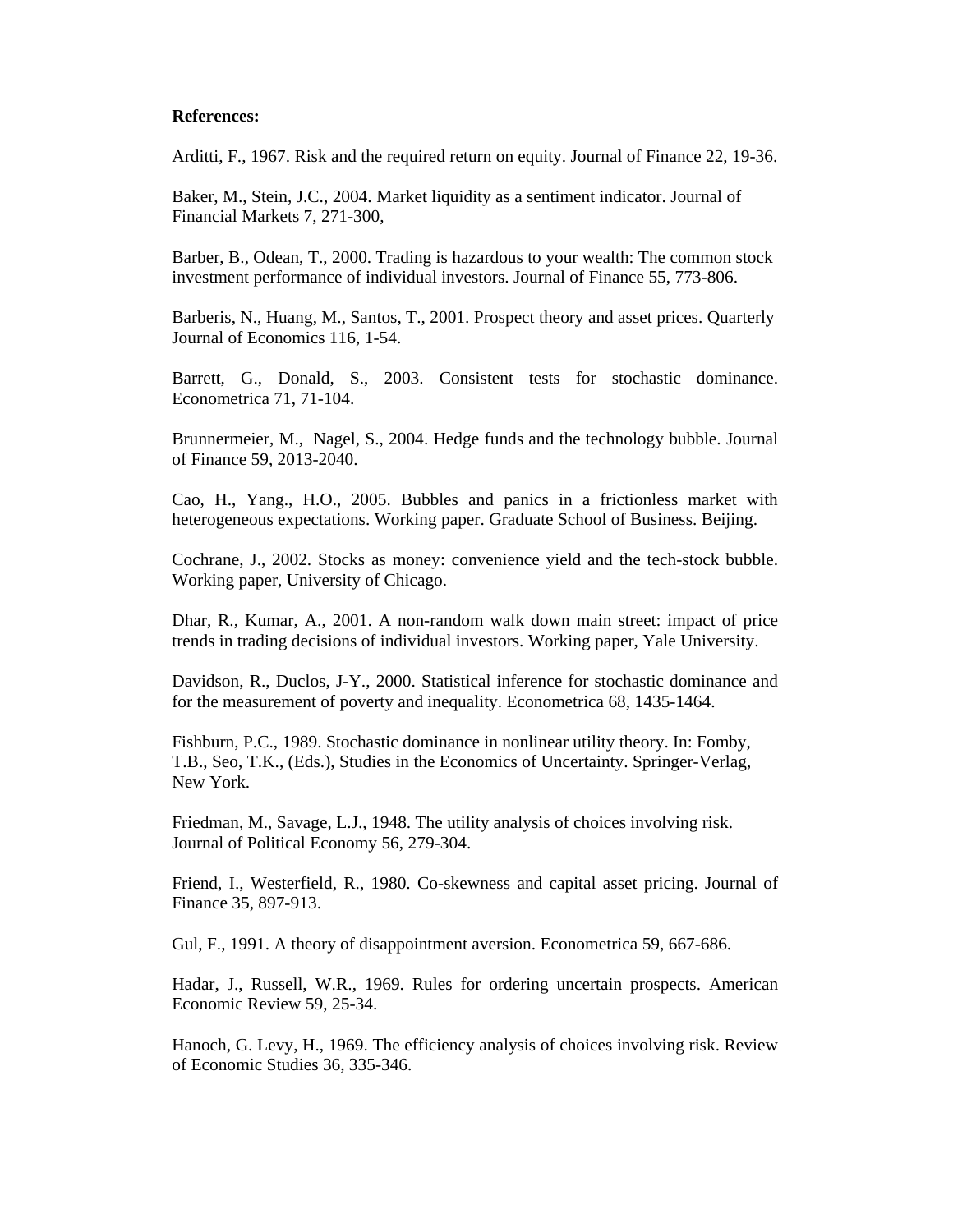Hartley, R., Farrell, L., 2002. Can expected utility theory explain gambling?. American Economic Review 92, 613-624.

Harvey, C.R., Siddique, A., 2000. Conditional skewness in asset pricing tests. Journal of Finance 55, 1263-1295.

Hong, H., Scheinkman, J., Xiong, W., 2005. Asset float and speculative bubbles. Journal of Finance, forthcoming.

Kahneman, D., Tversky, A., 1979. Prospect theory of decisions under risk, Econometrica 47, 263–291.

Kimball, M.S., 1990. Precautionary saving in the small and in the large. Econometrica 58, 53-73.

Kraus, A., Litzenberger, R., 1976. Skewness preference and the valuation of risk assets. Journal of Finance 31, 1085-1099.

Levy, H., 1998. Stochastic Dominance: Investment Decision Making Under Uncertainty. Kluwer, Boston.

Levy, H., Weiner, Z., 1998. Stochastic dominance and prospect dominance with subjective weighting functions. Journal of Risk and Uncertainty 16, 147-163.

Li, C.K., Wong, W.K., 1999. A note on convex stochastic dominance theory. Economics Letters 62, 293-300.

Machina, M.J., 1982. Expected utility theory without the independence axiom. Econometrica 50, 277-323.

McFadden, D., 1989. Testing for stochastic dominance. In: Fomby, T.B., Seo, T.K., (Eds.), Studies in the Economics of Uncertainty. Springer-Verlag, New York.

Moore, D.A., Kurtzberg, T.R., Fox, C.R., Bazerman, M.H., 1999. Positive illusions and forecasting errors in mutual fund investment decisions. Organization Behavior and Human Decision Processes 79, 95-114.

Ofek, E., Richardson, M., 2003. DotCom mania: A survey of market efficiency in the Internet sector. Journal of Finance 58, 1113-1138.

Perkins, A.B., Perkins, M.C., 1999. The Internet Bubble: Inside the Overvalued World of High-Tech Stocks. Harper Business, New York.

Post, T., Levy, H., 2005. Does risk seeking drive stock prices? A stochastic dominance analysis of aggregate preferences and beliefs. Review of Financial Studies 18, 925-953.

Post, T., van Vliet, P., 2004. Conditional downside risk and the CAPM. Working paper, Erasmus University.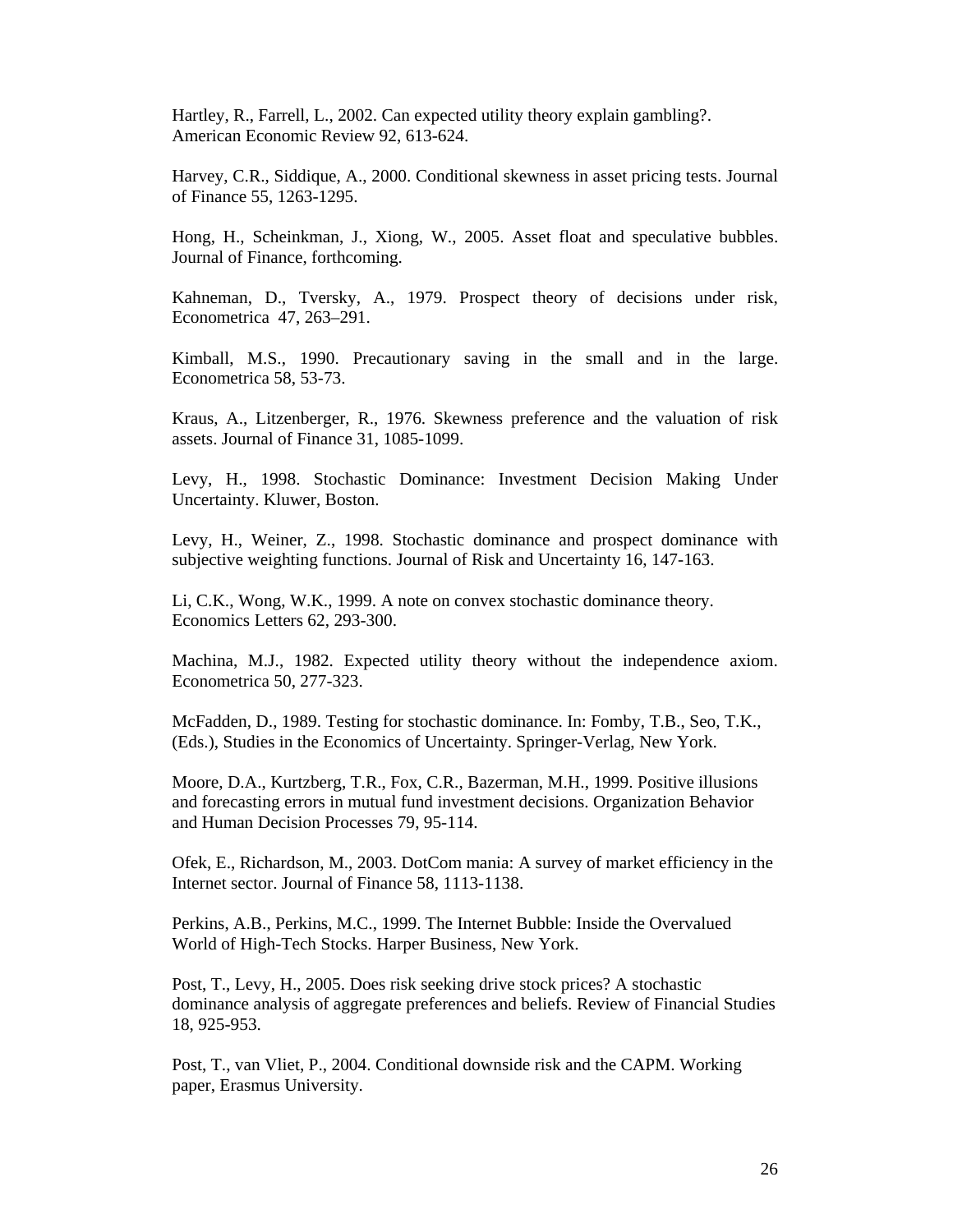Richmond, J., 1982. A general method for constructing simultaneous confidence intervals. Journal of the American Statistical Association 77, 455-460.

Rothschild, M., Stiglitz, J., 1970. Increasing risk I: A definition. Journal of Economic Theory 2, 225-243.

Rothschild, M., Stiglitz, J., 1971. Increasing risk II: Its economic consequences. Journal of Economic Theory 3, 66-84.

Schultz, P., Zaman, M., 2001. Do the individuals closest to internet firms believe they are overvalued? Journal of Financial Economics 59, 347-381.

Schwert, G.W., 2001. Stock volatility in the new millennium: how wacky is Nasdaq?" Working paper, University of Rochester.

Shefrin, H., Statman, M., 2000. Behavioral portfolio theory. Journal of Financial and Quantitative Analysis 35, 127-151.

Shive, S., Shumway, T., 2004. A non-decreasing pricing kernel: evidence and implications. Working paper, University of Michigan, Ann Arbor.

Shiller, R., Pound, J.R., 1989. Survey evidence on diffusion of investment among institutional investors. Journal of Economic Behavior and Organization 12, 47-66.

Starmer, C., 2000. Developments in non-expected utility theory: The hunt for a descriptive theory of choice under risk. Journal of Economic Literature 38, 332-382.

Statman, M., 2002. Lottery players/stock traders. Journal of Financial Planning 58, 14-21.

Stoline, M.R., Ury, H.K., 1979. Tables of the studentized maximum modulus distribution and an application to multiple comparisons among means. Technometrics 21, 87-93.

Thaler, R.H., Johnson, E.J., 1990. Gambling with the house money and trying to break even: The effects of prior outcomes on risky choice. Management Science 36, 643-660.

Tse, Y.K., Zhang, X.B., 2004. A Monte Carlo investigation of some tests for stochastic dominance. Journal of Statistical Computation and Simulation 74, 361-378.

Tversky, A., Kahneman, D., 1992. Advances in prospect theory: cumulative representation of uncertainty. Journal of Risk and Uncertainty 5, 297-323.

Whitmore, G.A., 1970. Third degree stochastic dominance. American Economic Review 60, 457-459.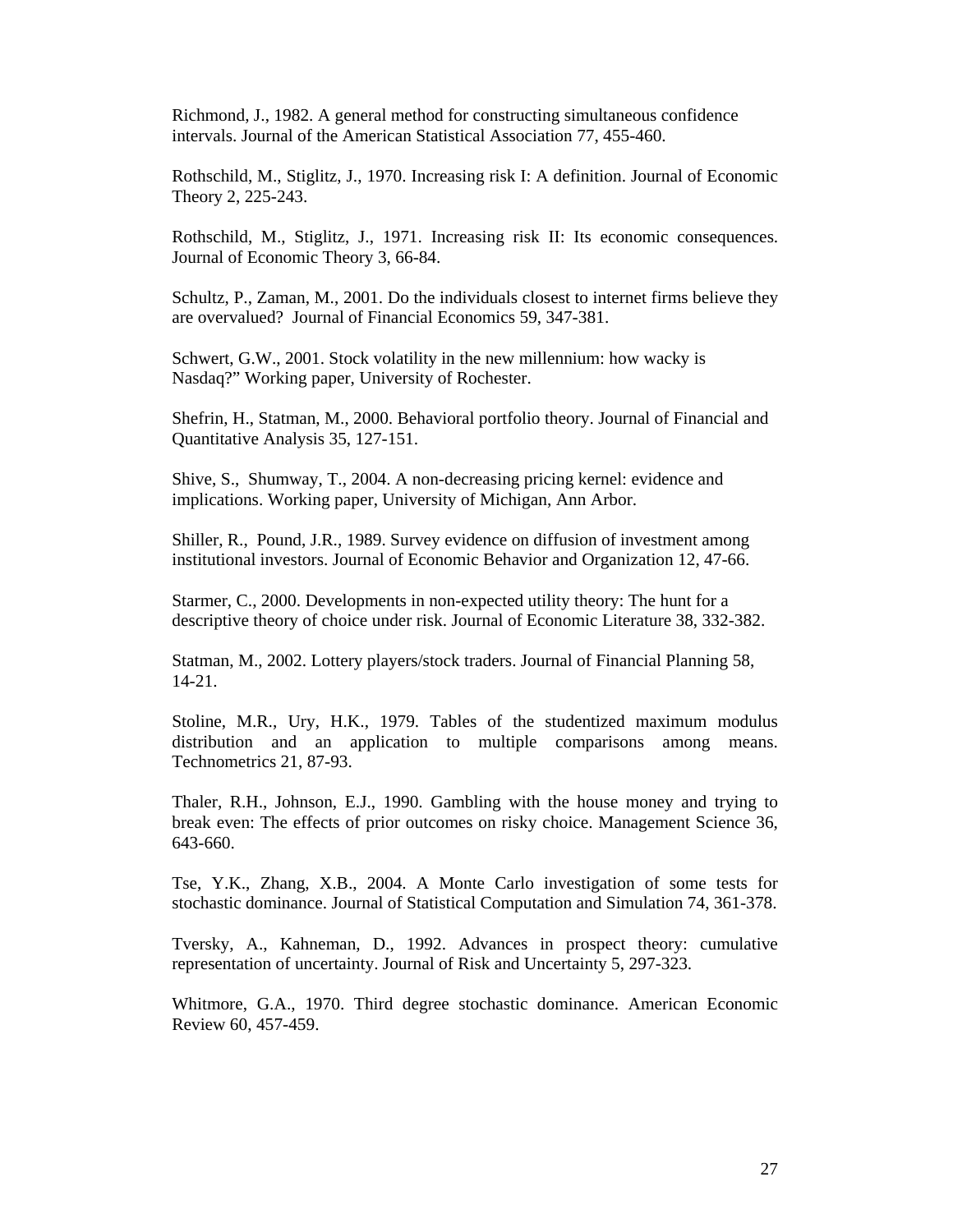**Figures and Tables**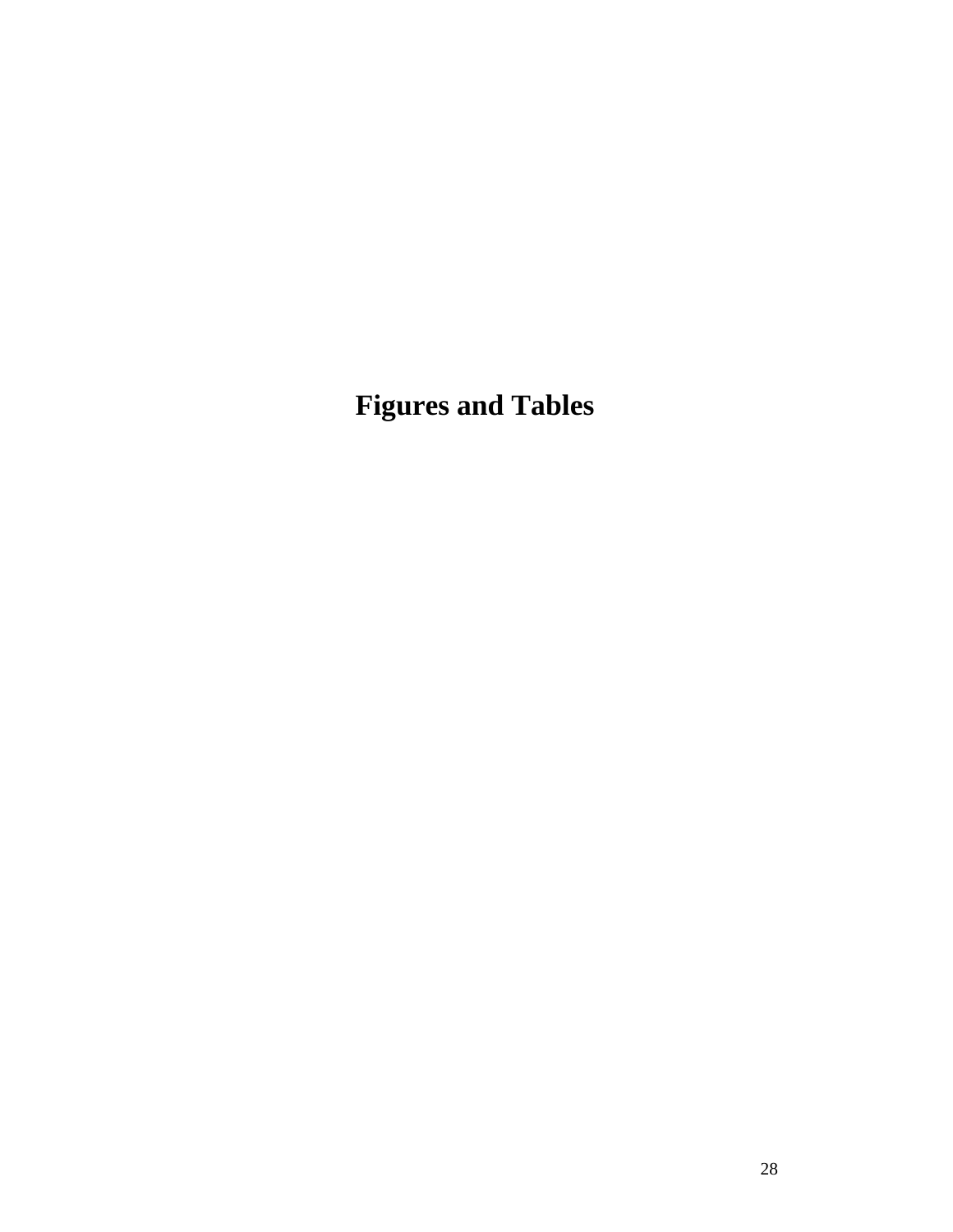

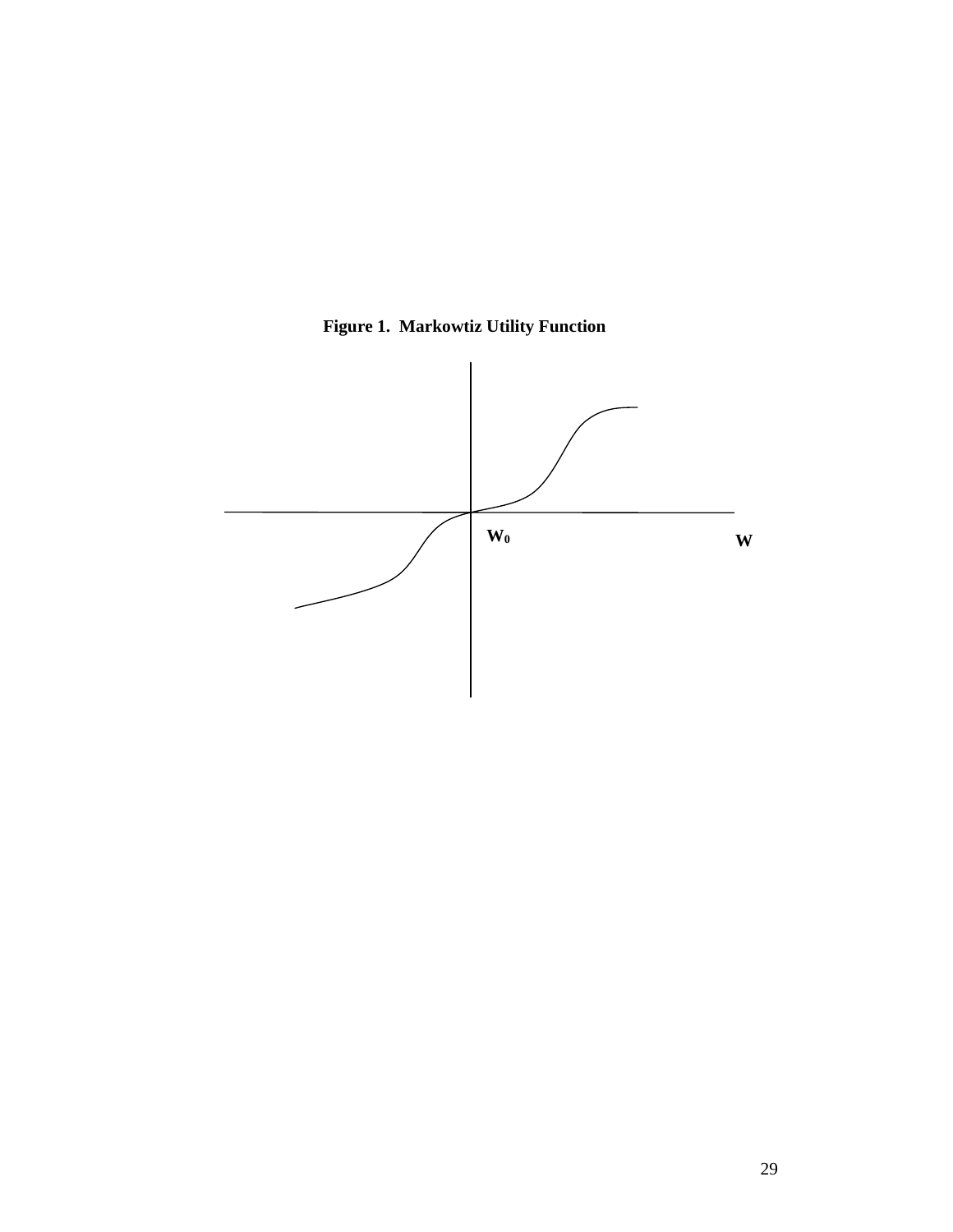

**Figure 2. Cumulative Excess Returns of Technology Stocks January 1, 1998 – March 9, 2000** 

**Figure 3. Cumulative Excess Returns of Technology Stocks March 10, 2000 – December 31, 2003** 

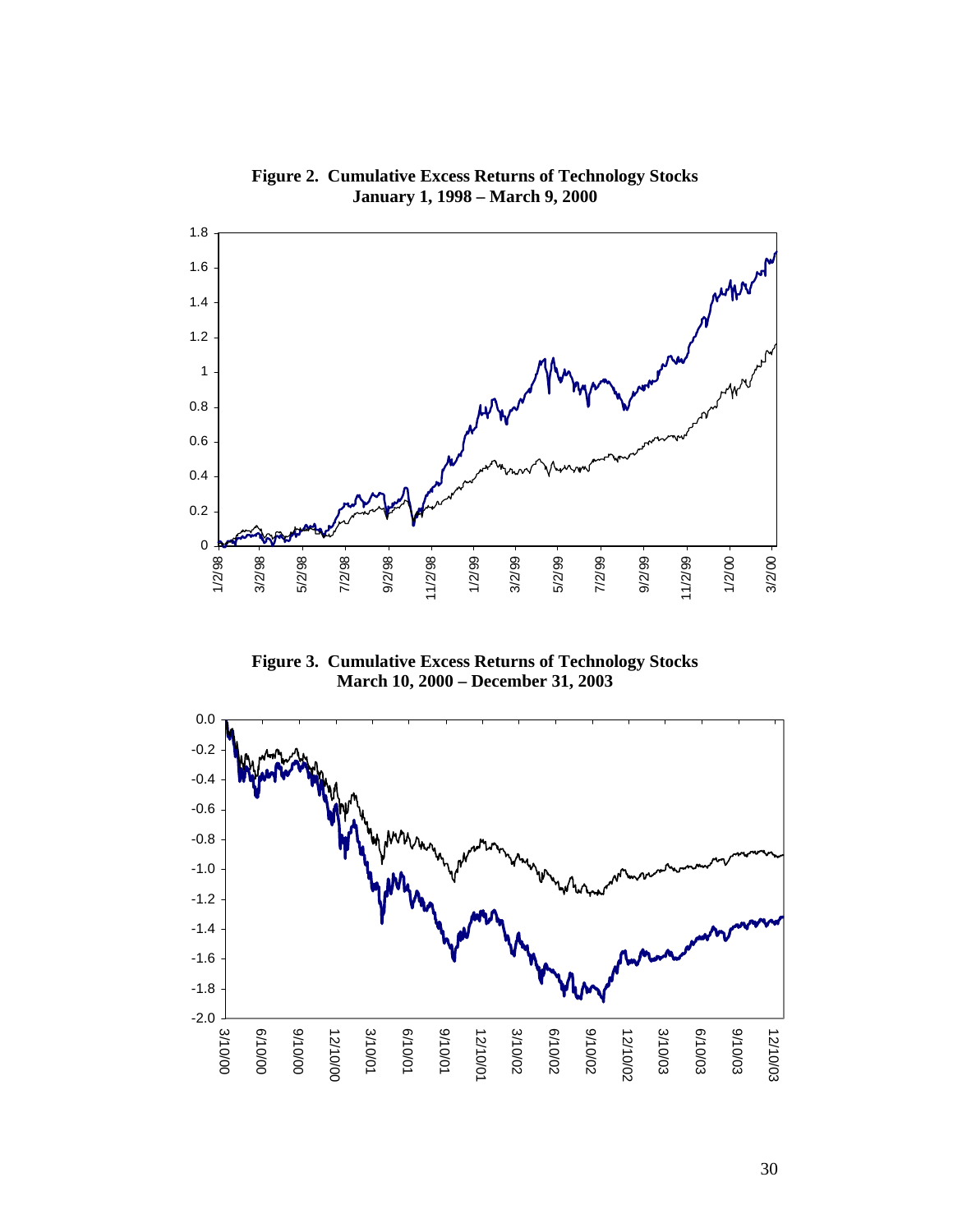

**Figure 4. CDF of S&P 500 and @Net Index (Bull Market)**

**Figure 5. CDF of S&P 500 and @NET Index (Bear Market)**



31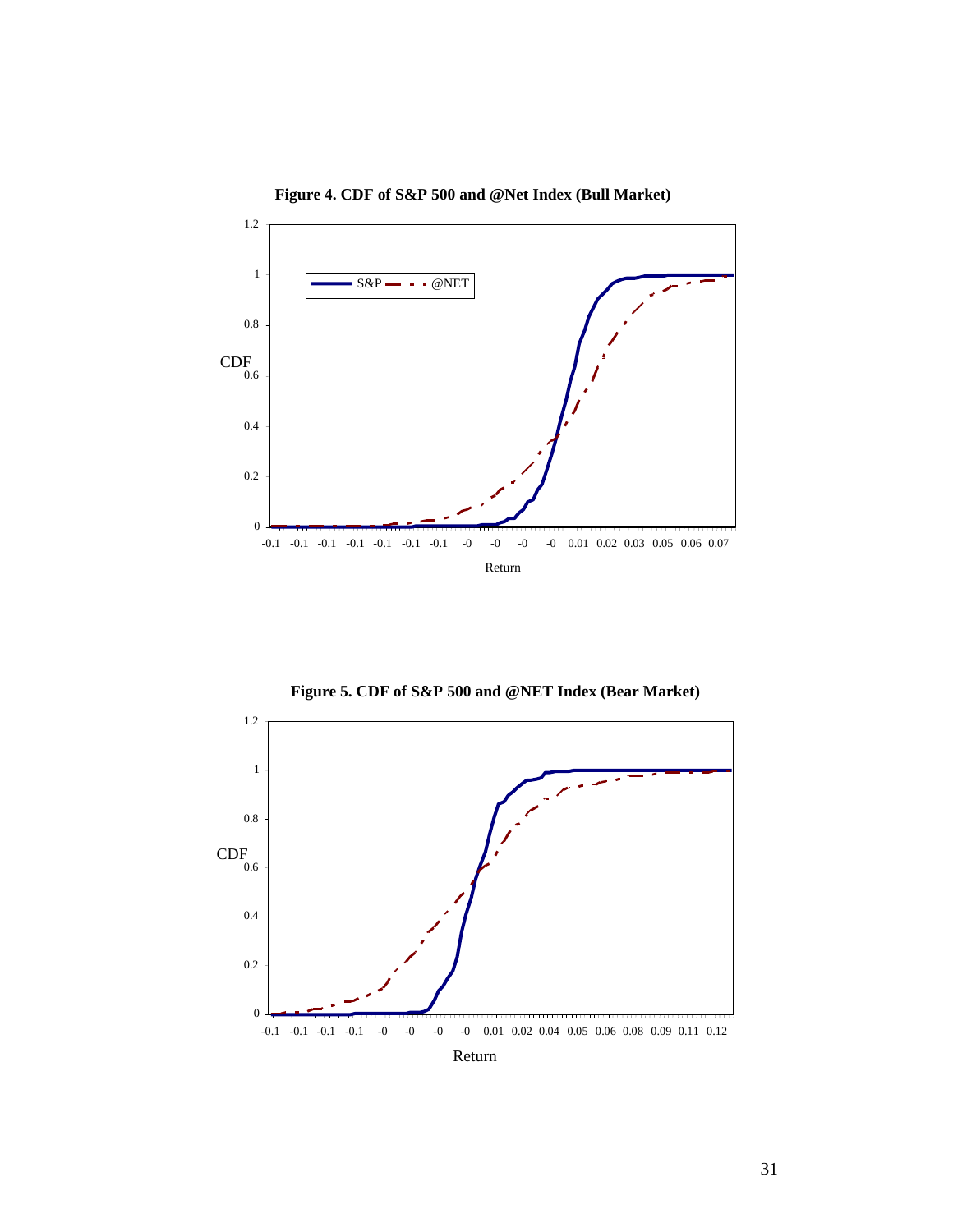## **Table 1. Holding Period Returns (January 1998 – December 2003)**

Holding period returns are reported for the @Net, Nasdaq 100 and S&P 500 stock indices for two sample periods. The bull market period is from January 1, 1998 to March 9, 2000 and the bear market period is from March 10, 2000 to December 31, 2003. The last row shows the number of days within each sample period in which the holding period return of the @Net or Nasdaq 100 index exceeds that of the S&P 500.

| A. Bull Market: Jan 1, 1998 - March 9, 2000   |          |            |  |  |
|-----------------------------------------------|----------|------------|--|--|
|                                               | @Net     | Nasdaq 100 |  |  |
| No. of days                                   | 570      | 570        |  |  |
| HPR (@Net/Nasdaq 100)                         | 520.1%   | 306.3%     |  |  |
| <b>HPR (S&amp;P 500)</b>                      | 38.5%    | 38.5%      |  |  |
| <b>Excess HPR</b>                             | 481.6%   | 267.8%     |  |  |
| No. of days with positive<br>excess returns   | 570      | 570        |  |  |
| B. Bear Market: March 10, 2000 - Dec 31, 2003 |          |            |  |  |
| No. of days                                   | 994      | 994        |  |  |
| HPR (@Net/Nasdaq 100)                         | $-87.4%$ | -79.9%     |  |  |
| <b>HPR (S&amp;P 500)</b>                      | $-27.5%$ | $-27.5%$   |  |  |
| <b>Excess HPR</b>                             | $-51.4%$ | $-59.9%$   |  |  |
| No. of days with negative<br>excess returns   | 994      | 993        |  |  |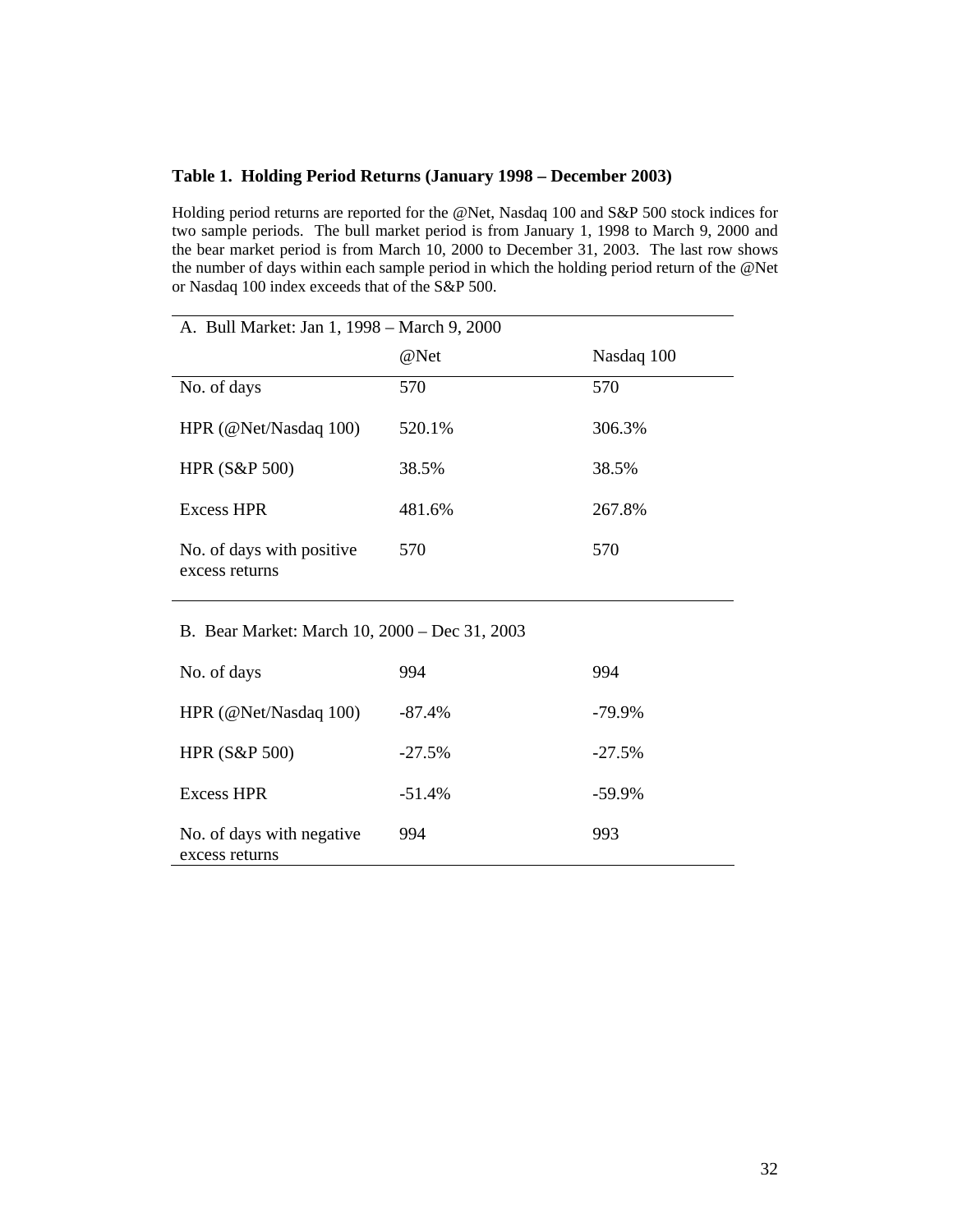# **Table 2: DD Test Results for First Order Stochastic Dominance**

Results of the David-Duclos (DD) test for first order stochastic dominance between the @Net and the S&P 500 indices. The full sample period is from January 1, 1998 to December 31, 2003 (1564 daily return observations).  $\%$  DD – (+) denote the percentage of DD statistics which are significantly negative (positive) at the 5% significance level, based on the asymptotic critical value of 3.254 of the Studentized Maximum Modulus (SMM) distribution.

| Period                             | <b>DD</b> Statistic | Percent of DD statistics<br>significant at 5% |
|------------------------------------|---------------------|-----------------------------------------------|
| <b>Full Sample</b>                 | $%$ DD -            | 28                                            |
| $(Jan 1, 1998 - Dec 31, 2003)$     | % DD +              | 26                                            |
| <b>Bull Market</b>                 | $%$ DD $-$          | 28                                            |
| (January 1, 1998 – March 9, 2000)  | % DD +              | 23                                            |
| <b>Bear Market</b>                 | $%$ DD $-$          | 27                                            |
| (March 10, $2000 - Dec 31, 2003$ ) | % DD $+$            | 27                                            |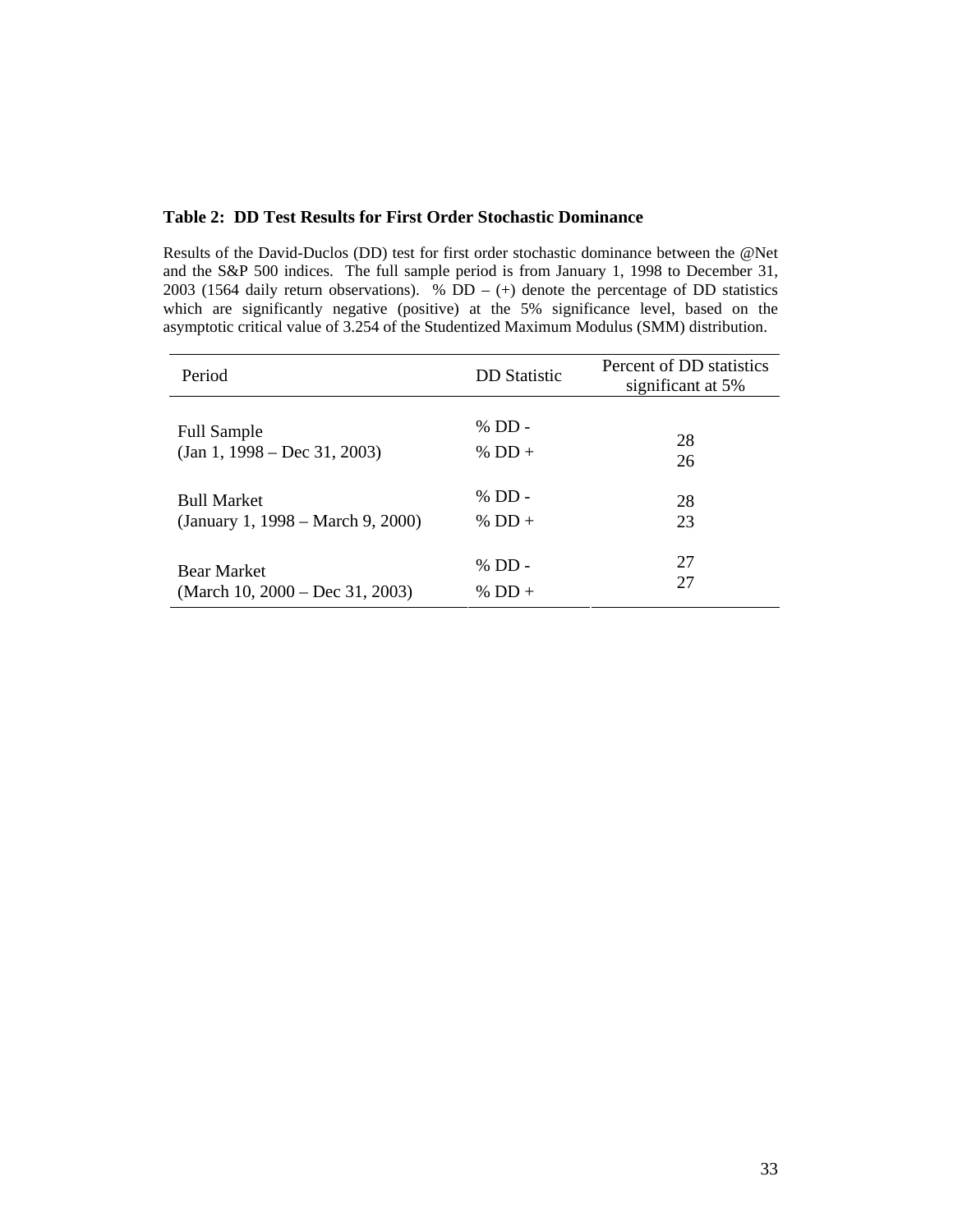# **Table 3. DD Test Results: Bull Market (Jan 1998- March 2000)**

Results of the Davidson-Duclos (DD) test for second order stochastic dominance (SSD) and third order stochastic dominance (TSD). The sample period is from January 1, 1998 to March 9, 2000 (570 daily return observations). Panel A (B) compares the @Net (Nasdaq 100) index with the S&P 500 index. %DD- (+) denote the percentage of DD statistics which are significantly negative (positive) at the 5% significance level, based on the asymptotic critical value of 3.254 of the Studentized Maximum Modulus (SMM) distribution.

| A. S&P vs @Net           | <b>SDD</b> |             | <b>TSD</b> |                |
|--------------------------|------------|-------------|------------|----------------|
|                          | Risk       | <b>Risk</b> | Risk       | <b>Risk</b>    |
|                          | Averters   | Seekers     | Averters   | <b>Seekers</b> |
| % DD -                   | 7          | $\Omega$    | $\theta$   | 0              |
| $%$ DD+                  | 27         | 85          | 32         | 84             |
| B. S&P 500 vs Nasdaq 100 |            |             |            |                |
| % DD -                   | 17         | $\theta$    | 0          | 0              |
| $%$ DD+                  | 30         | 87          | 36         | 82             |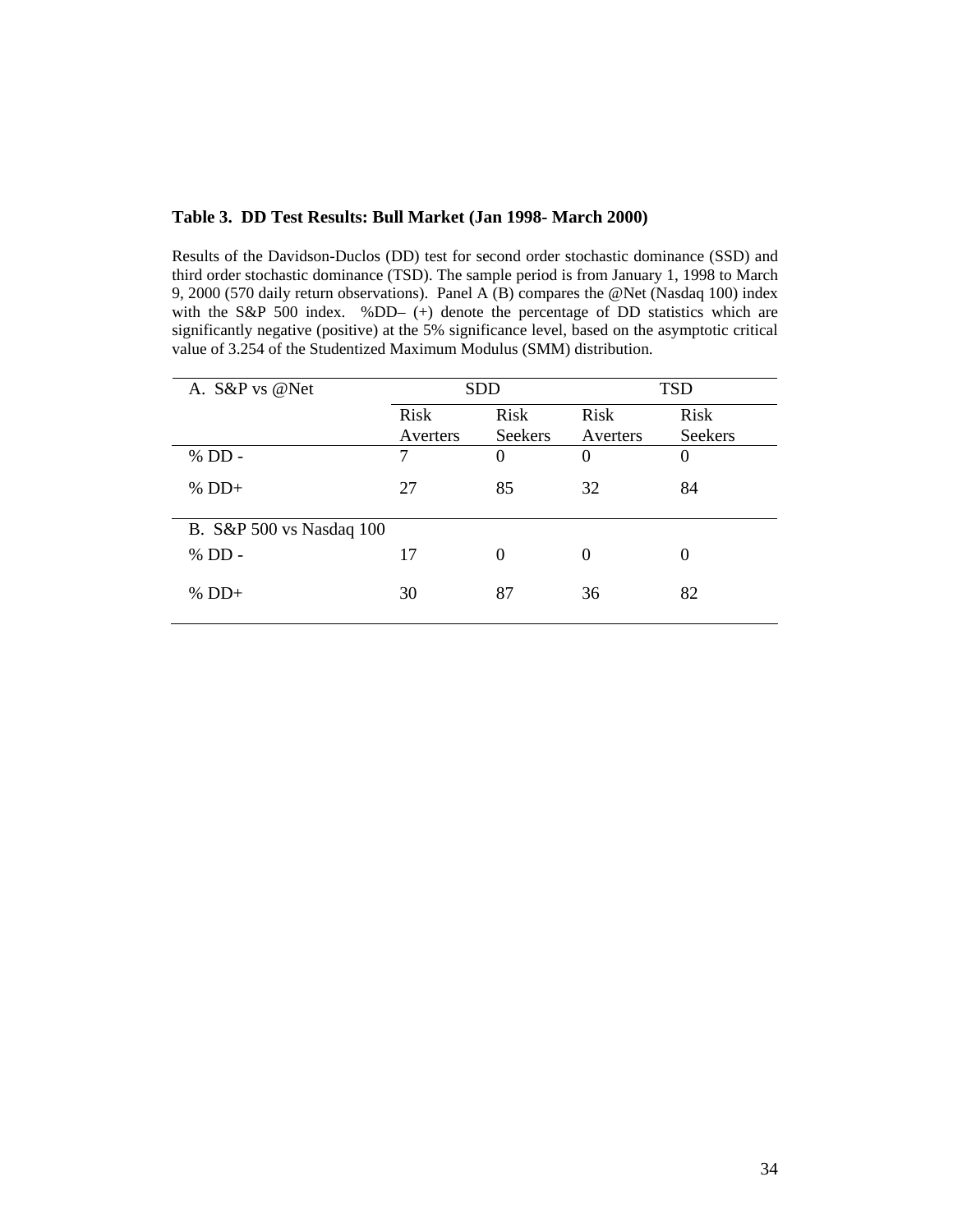#### **Table 4. DD Test Results: Bear Market (March 2000 – December 2003)**

Results of the Davidson-Duclos (DD) test for second order stochastic dominance (SSD) and third order stochastic dominance (TSD). The sample period is from March 10, 2000 to December 31, 2003 (994 daily return observations). Panel A (B) compares the @Net (Nasdaq 100) index with the S&P 500 index. %DD– (+) denote the percentage of DD statistics which are significantly negative (positive) at the 5% significance level, based on the asymptotic critical value of 3.254 of the Studentized Maximum Modulus (SMM) distribution.

| A. S&P vs @Net           |          | <b>SDD</b>     |          | <b>TSD</b>     |  |
|--------------------------|----------|----------------|----------|----------------|--|
|                          | Risk     | Risk           | Risk     | Risk           |  |
|                          | Averters | <b>Seekers</b> | Averters | <b>Seekers</b> |  |
|                          |          |                |          |                |  |
| $%$ DD-                  | $\Omega$ | $\Omega$       |          |                |  |
| $%$ DD+                  |          | 30             | 77       |                |  |
| B. S&P 500 vs Nasdaq 100 |          |                |          |                |  |
| $%$ DD-                  | 0        | 0              |          |                |  |
| $%$ DD+                  |          | 32             | 83       | 50             |  |